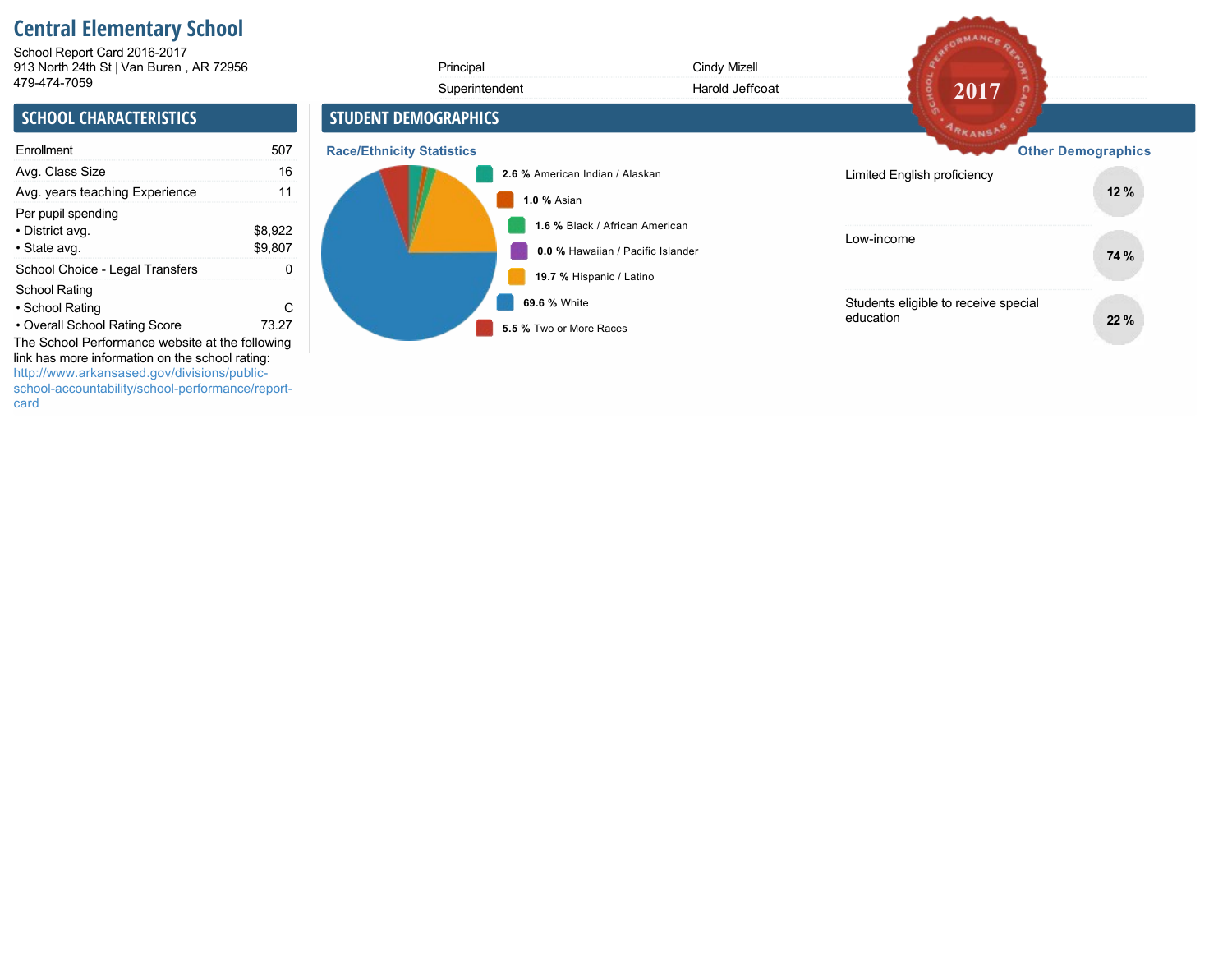|                                                             |                   |           |                          | 2014-2015                                                                     |           |           |                    |                          |           |           | 2015-2016 |                                           |                                                                  |                                 |                          |           |           | 2016-2017                  |             |                                                 |                                              |
|-------------------------------------------------------------|-------------------|-----------|--------------------------|-------------------------------------------------------------------------------|-----------|-----------|--------------------|--------------------------|-----------|-----------|-----------|-------------------------------------------|------------------------------------------------------------------|---------------------------------|--------------------------|-----------|-----------|----------------------------|-------------|-------------------------------------------------|----------------------------------------------|
|                                                             | Tested<br>2016-17 | Not Met   | Partially Met Approached | Expectations Expectations Expectations Expectations Expectations Expectations | Met       | Exceeded  | Met or<br>Exceeded | In Need<br>of<br>Support | Close     | Ready     |           | Ready<br>or<br><b>Exceeding Exceeding</b> | <b>District</b><br>Avg<br>Ready or<br><b>Exceeding Exceeding</b> | <b>State</b><br>Avg<br>Ready or | In Need<br>of<br>Support | Close     | Ready     | <b>Exceeding Exceeding</b> | Ready<br>or | <b>District</b><br>Avg<br>Ready or<br>Exceeding | <b>State</b><br>Avg<br>Ready or<br>Exceeding |
|                                                             |                   |           |                          |                                                                               |           |           |                    |                          |           |           |           |                                           |                                                                  |                                 |                          |           |           |                            |             |                                                 |                                              |
| 3rd Grade Literacy                                          |                   |           |                          |                                                                               |           |           |                    |                          |           |           |           |                                           |                                                                  |                                 |                          |           |           |                            |             |                                                 |                                              |
| All Students Percentage of<br>Students                      | 100.00            | 34.62     | 23.08                    | 23.08                                                                         | 19.23     | 0.00      | 19.23              | 44.62                    | 20.00     | 15.38     | 20.00     | 35.38                                     | 34.06                                                            | 38.82                           | 59.70                    | 14.93     | 19.40     | 5.97                       | 25.37       | 34.94                                           | 42.22                                        |
| All Students Number of Students                             |                   |           |                          |                                                                               |           |           |                    |                          |           |           |           |                                           |                                                                  |                                 | 40                       | 10        | 13        | $\overline{4}$             | 17          |                                                 |                                              |
| <b>TAGG</b>                                                 | 100.00            | 39.13     | 19.57                    | 21.74                                                                         | 19.57     | 0.00      | 19.57              | 47.37                    | 19.30     | 17.54     | 15.79     | 33.33                                     | 30.03                                                            | 30.00                           | 58.18                    | 14.55     | 20.00     | 7.27                       | 27.27       | 28.57                                           | 32.65                                        |
| African American                                            | <b>RV</b>         | RV        | <b>RV</b>                | RV                                                                            | <b>RV</b> | <b>RV</b> | <b>RV</b>          | RV                       | <b>RV</b> | RV        | <b>RV</b> | <b>RV</b>                                 | 12.50                                                            | 22.03                           | <b>RV</b>                | <b>RV</b> | <b>RV</b> | <b>RV</b>                  | <b>RV</b>   | 33.33                                           | 23.52                                        |
| Hispanic                                                    | 100.00            | 50.00     | 25.00                    | 12.50                                                                         | 12.50     | 0.00      | 12.50              | 43.75                    | 12.50     | 25.00     | 18.75     | 43.75                                     | 32.10                                                            | 32.15                           | 42.86                    | 14.29     | 28.57     | 14.29                      | 42.86       | 30.14                                           | 36.00                                        |
| Caucasian                                                   | 100.00            | 32.26     | 25.81                    | 25.81                                                                         | 16.13     | 0.00      | 16.13              | 47.83                    | 21.74     | 8.70      | 21.74     | 30.43                                     | 35.71                                                            | 45.60                           | 67.39                    | 15.22     | 17.39     | 0.00                       | 17.39       | 35.44                                           | 49.47                                        |
| <b>Economically Disadvantaged</b>                           | 100.00            | 38.64     | 20.45                    | 22.73                                                                         | 18.18     | 0.00      | 18.18              | 47.27                    | 20.00     | 18.18     | 14.55     | 32.73                                     | 29.87                                                            | 30.24                           | 57.69                    | 15.38     | 21.15     | 5.77                       | 26.92       | 28.32                                           | 32.99                                        |
| <b>Students with Disabilities</b>                           | 100.00            | 72.73     | 0.00                     | 18.18                                                                         | 9.09      | 0.00      | 9.09               | RV                       | <b>RV</b> | RV        | <b>RV</b> | <b>RV</b>                                 | 25.00                                                            | 15.67                           | 71.43                    | 0.00      | 14.29     | 14.29                      | 28.57       | 28.30                                           | 14.83                                        |
| <b>Limited English Proficient</b>                           | <b>RV</b>         | 63.64     | 36.36                    | 0.00                                                                          | 0.00      | 0.00      | 0.00               | <b>RV</b>                | <b>RV</b> | <b>RV</b> | <b>RV</b> | <b>RV</b>                                 | 24.07                                                            | 25.75                           | <b>RV</b>                | <b>RV</b> | <b>RV</b> | <b>RV</b>                  | <b>RV</b>   | 28.07                                           | 23.93                                        |
| Number of recently arrived LEP students not assessed in 3rd |                   |           | Grade Literacy           |                                                                               |           |           | ---                |                          |           |           |           |                                           |                                                                  | ---                             |                          |           |           |                            |             |                                                 |                                              |
| Female                                                      | 100.00            | 33.33     | 20.83                    | 29.17                                                                         | 16.67     | 0.00      | 16.67              | 39.39                    | 21.21     | 15.15     | 24.24     | 39.39                                     | 31.98                                                            | 42.99                           | 44.44                    | 25.93     | 25.93     | 3.70                       | 29.63       | 41.55                                           | 47.71                                        |
| Male                                                        | 100.00            | 35.71     | 25.00                    | 17.86                                                                         | 21.43     | 0.00      | 21.43              | 50.00                    | 18.75     | 15.63     | 15.63     | 31.25                                     | 35.98                                                            | 34.80                           | 70.00                    | 7.50      | 15.00     | 7.50                       | 22.50       | 28.37                                           | 36.95                                        |
| Migrant                                                     | $\overline{a}$    | <b>RV</b> | <b>RV</b>                | <b>RV</b>                                                                     | <b>RV</b> | <b>RV</b> | <b>RV</b>          | <b>RV</b>                | <b>RV</b> | RV        | <b>RV</b> | <b>RV</b>                                 | 15.38                                                            | 18.15                           |                          |           |           |                            |             | 28.57                                           | ---                                          |
| 3rd Grade Math                                              |                   |           |                          |                                                                               |           |           |                    |                          |           |           |           |                                           |                                                                  |                                 |                          |           |           |                            |             |                                                 |                                              |
| All Students Percentage of<br>Students                      | 100.00            | 19.23     | 38.46                    | 28.85                                                                         | 11.54     | 1.92      | 13.46              | 24.62                    | 18.46     | 40.00     | 16.92     | 56.92                                     | 45.26                                                            | 56.17                           | 23.88                    | 25.37     | 37.31     | 13.43                      | 50.75       | 54.46                                           | 59.53                                        |
| All Students Number of Students                             |                   |           |                          |                                                                               |           |           |                    |                          |           |           |           |                                           |                                                                  |                                 | 16                       | 17        | 25        | 9                          | 34          |                                                 |                                              |
| <b>TAGG</b>                                                 | 100.00            | 19.57     | 36.96                    | 28.26                                                                         | 13.04     | 2.17      | 15.22              | 26.32                    | 17.54     | 40.35     | 15.79     | 56.14                                     | 43.65                                                            | 47.65                           | 23.64                    | 25.45     | 36.36     | 14.55                      | 50.91       | 45.85                                           | 50.43                                        |
| African American                                            | <b>RV</b>         | <b>RV</b> | <b>RV</b>                | <b>RV</b>                                                                     | <b>RV</b> | <b>RV</b> | <b>RV</b>          | <b>RV</b>                | <b>RV</b> | RV        | <b>RV</b> | <b>RV</b>                                 | 25.00                                                            | 36.70                           | <b>RV</b>                | <b>RV</b> | <b>RV</b> | <b>RV</b>                  | <b>RV</b>   | 22.22                                           | 39.73                                        |
| Hispanic                                                    | 100.00            | 12.50     | 62.50                    | 12.50                                                                         | 12.50     | 0.00      | 12.50              | 18.75                    | 18.75     | 43.75     | 18.75     | 62.50                                     | 46.91                                                            | 52.30                           | 0.00                     | 21.43     | 42.86     | 35.71                      | 78.57       | 53.42                                           | 55.00                                        |
| Caucasian                                                   | 100.00            | 22.58     | 32.26                    | 35.48                                                                         | 9.68      | 0.00      | 9.68               | 26.09                    | 17.39     | 41.30     | 15.22     | 56.52                                     | 45.92                                                            | 63.45                           | 30.43                    | 26.09     | 39.13     | 4.35                       | 43.48       | 55.44                                           | 67.01                                        |
| <b>Economically Disadvantaged</b>                           | 100.00            | 20.45     | 36.36                    | 29.55                                                                         | 13.64     | 0.00      | 13.64              | 27.27                    | 16.36     | 41.82     | 14.55     | 56.36                                     | 43.83                                                            | 48.11                           | 21.15                    | 26.92     | 38.46     | 13.46                      | 51.92       | 45.45                                           | 50.86                                        |
| <b>Students with Disabilities</b>                           | 100.00            | 45.45     | 27.27                    | 0.00                                                                          | 18.18     | 9.09      | 27.27              | <b>RV</b>                | <b>RV</b> | <b>RV</b> | <b>RV</b> | <b>RV</b>                                 | 30.88                                                            | 25.52                           | 50.00                    | 14.29     | 21.43     | 14.29                      | 35.71       | 30.19                                           | 25.84                                        |
| <b>Limited English Proficient</b>                           | RV                | 18.18     | 63.64                    | 18.18                                                                         | 0.00      | 0.00      | 0.00               | RV                       | <b>RV</b> | <b>RV</b> | RV        | <b>RV</b>                                 | 42.59                                                            | 46.07                           | <b>RV</b>                | <b>RV</b> | <b>RV</b> | <b>RV</b>                  | <b>RV</b>   | 57.89                                           | 43.24                                        |
| Female                                                      | 100.00            | 25.00     | 33.33                    | 33.33                                                                         | 8.33      | 0.00      | 8.33               | 30.30                    | 15.15     | 45.45     | 9.09      | 54.55                                     | 41.12                                                            | 57.33                           | 18.52                    | 37.04     | 33.33     | 11.11                      | 44.44       | 53.62                                           | 60.96                                        |
| Male                                                        | 100.00            | 14.29     | 42.86                    | 25.00                                                                         | 14.29     | 3.57      | 17.86              | 18.75                    | 21.88     | 34.38     | 25.00     | 59.38                                     | 49.07                                                            | 55.05                           | 27.50                    | 17.50     | 40.00     | 15.00                      | 55.00       | 55.29                                           | 58.16                                        |
| Migrant                                                     | ---               | RV        | <b>RV</b>                | <b>RV</b>                                                                     | <b>RV</b> | <b>RV</b> | <b>RV</b>          | RV                       | <b>RV</b> | RV        | <b>RV</b> | <b>RV</b>                                 | 38.46                                                            | 40.14                           | ---                      |           |           |                            | ---         | 57.14                                           | $\overline{a}$                               |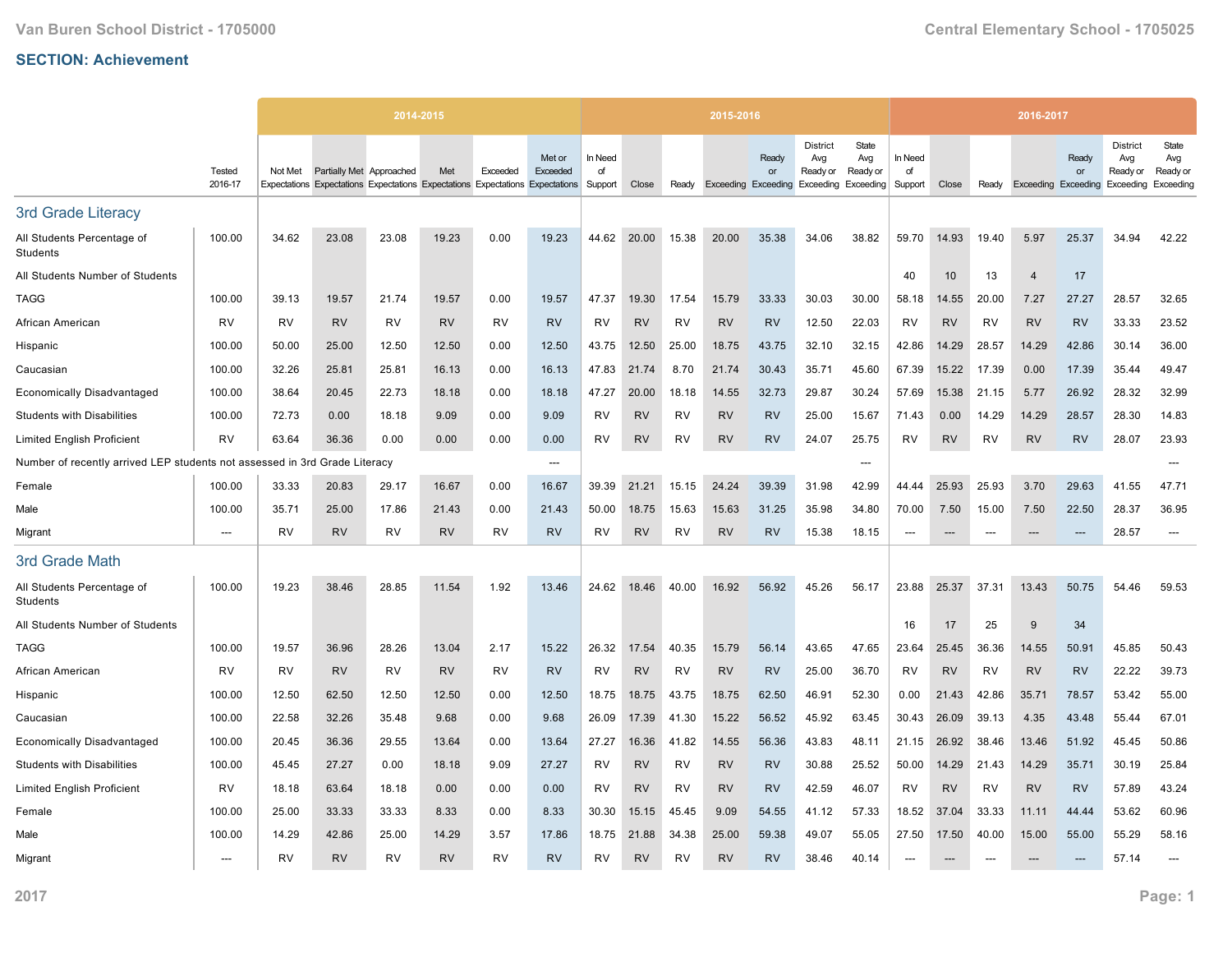|                                                             |                   |           |                          | 2014-2015                                                                     |           |           |                          |                          |           |           | 2015-2016 |                                           |                                    |                                                        |                          |           |           | 2016-2017                  |             |                                                 |                                       |
|-------------------------------------------------------------|-------------------|-----------|--------------------------|-------------------------------------------------------------------------------|-----------|-----------|--------------------------|--------------------------|-----------|-----------|-----------|-------------------------------------------|------------------------------------|--------------------------------------------------------|--------------------------|-----------|-----------|----------------------------|-------------|-------------------------------------------------|---------------------------------------|
|                                                             | Tested<br>2016-17 | Not Met   | Partially Met Approached | Expectations Expectations Expectations Expectations Expectations Expectations | Met       | Exceeded  | Met or<br>Exceeded       | In Need<br>of<br>Support | Close     | Ready     |           | Ready<br>or<br><b>Exceeding Exceeding</b> | <b>District</b><br>Avg<br>Ready or | State<br>Avg<br>Ready or<br><b>Exceeding Exceeding</b> | In Need<br>of<br>Support | Close     | Ready     | <b>Exceeding Exceeding</b> | Ready<br>or | <b>District</b><br>Avg<br>Ready or<br>Exceeding | State<br>Avg<br>Ready or<br>Exceeding |
| <b>4th Grade Literacy</b>                                   |                   |           |                          |                                                                               |           |           |                          |                          |           |           |           |                                           |                                    |                                                        |                          |           |           |                            |             |                                                 |                                       |
| All Students Percentage of<br>Students                      | 100.00            | 7.81      | 32.81                    | 21.88                                                                         | 31.25     | 6.25      | 37.50                    | 43.10                    | 20.69     | 22.41     | 13.79     | 36.21                                     | 41.87                              | 40.50                                                  | 28.00                    | 18.67     | 26.67     | 26.67                      | 53.33       | 43.46                                           | 49.37                                 |
| All Students Number of Students                             |                   |           |                          |                                                                               |           |           |                          |                          |           |           |           |                                           |                                    |                                                        | 21                       | 14        | 20        | 20                         | 40          |                                                 |                                       |
| <b>TAGG</b>                                                 | 100.00            | 7.55      | 37.74                    | 20.75                                                                         | 28.30     | 5.66      | 33.96                    | 50.00                    | 16.00     | 22.00     | 12.00     | 34.00                                     | 33.79                              | 30.82                                                  | 33.33                    | 21.67     | 26.67     | 18.33                      | 45.00       | 38.44                                           | 39.14                                 |
| African American                                            | <b>RV</b>         | RV        | <b>RV</b>                | RV                                                                            | <b>RV</b> | RV        | <b>RV</b>                | RV                       | <b>RV</b> | RV        | <b>RV</b> | <b>RV</b>                                 | 40.00                              | 21.99                                                  | RV                       | <b>RV</b> | RV        | <b>RV</b>                  | <b>RV</b>   | 40.00                                           | 29.13                                 |
| Hispanic                                                    | 100.00            | 11.76     | 23.53                    | 17.65                                                                         | 41.18     | 5.88      | 47.06                    | 47.06                    | 23.53     | 29.41     | 0.00      | 29.41                                     | 34.72                              | 35.03                                                  | 25.00                    | 15.00     | 30.00     | 30.00                      | 60.00       | 40.45                                           | 42.38                                 |
| Caucasian                                                   | 100.00            | 6.82      | 34.09                    | 25.00                                                                         | 29.55     | 4.55      | 34.09                    | 43.24                    | 18.92     | 21.62     | 16.22     | 37.84                                     | 44.76                              | 47.25                                                  | 29.41                    | 19.61     | 25.49     | 25.49                      | 50.98       | 44.97                                           | 57.14                                 |
| <b>Economically Disadvantaged</b>                           | 100.00            | 7.84      | 39.22                    | 21.57                                                                         | 29.41     | 1.96      | 31.37                    | 48.98                    | 16.33     | 22.45     | 12.24     | 34.69                                     | 35.02                              | 31.22                                                  | 32.76                    | 22.41     | 27.59     | 17.24                      | 44.83       | 39.00                                           | 39.73                                 |
| <b>Students with Disabilities</b>                           | 100.00            | 10.00     | 50.00                    | 10.00                                                                         | 10.00     | 20.00     | 30.00                    | 84.62                    | 0.00      | 7.69      | 7.69      | 15.38                                     | 20.25                              | 14.44                                                  | 35.71                    | 21.43     | 28.57     | 14.29                      | 42.86       | 31.65                                           | 15.77                                 |
| <b>Limited English Proficient</b>                           | 100.00            | RV        | <b>RV</b>                | <b>RV</b>                                                                     | <b>RV</b> | <b>RV</b> | <b>RV</b>                | <b>RV</b>                | <b>RV</b> | <b>RV</b> | <b>RV</b> | <b>RV</b>                                 | 18.60                              | 29.60                                                  | 45.45                    | 0.00      | 36.36     | 18.18                      | 54.55       | 35.00                                           | 29.23                                 |
| Number of recently arrived LEP students not assessed in 4th |                   |           | Grade Literacy           |                                                                               |           |           | $\overline{\phantom{a}}$ |                          |           |           |           |                                           |                                    | ---                                                    |                          |           |           |                            |             |                                                 |                                       |
| Female                                                      | 100.00            | 8.33      | 33.33                    | 20.83                                                                         | 29.17     | 8.33      | 37.50                    | 50.00                    | 15.38     | 19.23     | 15.38     | 34.62                                     | 48.04                              | 45.71                                                  | 25.00                    | 21.88     | 25.00     | 28.13                      | 53.13       | 42.35                                           | 54.73                                 |
| Male                                                        | 100.00            | 7.50      | 32.50                    | 22.50                                                                         | 32.50     | 5.00      | 37.50                    | 37.50                    | 25.00     | 25.00     | 12.50     | 37.50                                     | 35.64                              | 35.54                                                  | 30.23                    | 16.28     | 27.91     | 25.58                      | 53.49       | 44.40                                           | 44.21                                 |
| Migrant                                                     | <b>RV</b>         | <b>RV</b> | <b>RV</b>                | <b>RV</b>                                                                     | <b>RV</b> | <b>RV</b> | <b>RV</b>                | RV                       | <b>RV</b> | <b>RV</b> | <b>RV</b> | <b>RV</b>                                 | 28.57                              | 21.13                                                  | RV                       | <b>RV</b> | <b>RV</b> | <b>RV</b>                  | <b>RV</b>   | 7.69                                            | 28.29                                 |
| 4th Grade Math                                              |                   |           |                          |                                                                               |           |           |                          |                          |           |           |           |                                           |                                    |                                                        |                          |           |           |                            |             |                                                 |                                       |
| All Students Percentage of<br>Students                      | 100.00            | 17.19     | 34.38                    | 26.56                                                                         | 17.19     | 4.69      | 21.88                    | 10.34                    | 41.38     | 41.38     | 6.90      | 48.28                                     | 51.23                              | 53.97                                                  | 4.00                     | 25.33     | 45.33     | 25.33                      | 70.67       | 51.05                                           | 56.27                                 |
| All Students Number of Students                             |                   |           |                          |                                                                               |           |           |                          |                          |           |           |           |                                           |                                    |                                                        | 3                        | 19        | 34        | 19                         | 53          |                                                 |                                       |
| <b>TAGG</b>                                                 | 100.00            | 20.75     | 33.96                    | 22.64                                                                         | 16.98     | 5.66      | 22.64                    | 12.00                    | 44.00     | 40.00     | 4.00      | 44.00                                     | 43.45                              | 44.95                                                  | 5.00                     | 28.33     | 46.67     | 20.00                      | 66.67       | 47.98                                           | 46.85                                 |
| African American                                            | <b>RV</b>         | <b>RV</b> | <b>RV</b>                | <b>RV</b>                                                                     | <b>RV</b> | <b>RV</b> | <b>RV</b>                | <b>RV</b>                | <b>RV</b> | <b>RV</b> | <b>RV</b> | <b>RV</b>                                 | 30.00                              | 32.92                                                  | <b>RV</b>                | <b>RV</b> | <b>RV</b> | <b>RV</b>                  | <b>RV</b>   | 50.00                                           | 34.55                                 |
| Hispanic                                                    | 100.00            | 23.53     | 17.65                    | 47.06                                                                         | 5.88      | 5.88      | 11.76                    | 5.88                     | 52.94     | 41.18     | 0.00      | 41.18                                     | 43.06                              | 46.72                                                  | 0.00                     | 30.00     | 35.00     | 35.00                      | 70.00       | 42.22                                           | 50.41                                 |
| Caucasian                                                   | 100.00            | 15.91     | 38.64                    | 20.45                                                                         | 20.45     | 4.55      | 25.00                    | 13.51                    | 37.84     | 40.54     | 8.11      | 48.65                                     | 53.50                              | 61.90                                                  | 5.88                     | 21.57     | 49.02     | 23.53                      | 72.55       | 54.03                                           | 64.37                                 |
| <b>Economically Disadvantaged</b>                           | 100.00            | 21.57     | 35.29                    | 23.53                                                                         | 17.65     | 1.96      | 19.61                    | 12.24                    | 42.86     | 40.82     | 4.08      | 44.90                                     | 44.04                              | 45.52                                                  | 5.17                     | 29.31     | 44.83     | 20.69                      | 65.52       | 48.50                                           | 47.44                                 |
| <b>Students with Disabilities</b>                           | 100.00            | 30.00     | 10.00                    | 10.00                                                                         | 20.00     | 30.00     | 50.00                    | 23.08                    | 61.54     | 7.69      | 7.69      | 15.38                                     | 27.85                              | 22.57                                                  | 7.14                     | 35.71     | 21.43     | 35.71                      | 57.14       | 31.65                                           | 22.10                                 |
| <b>Limited English Proficient</b>                           | 100.00            | RV        | <b>RV</b>                | RV                                                                            | <b>RV</b> | <b>RV</b> | <b>RV</b>                | RV                       | <b>RV</b> | <b>RV</b> | <b>RV</b> | <b>RV</b>                                 | 32.56                              | 41.51                                                  | 0.00                     | 45.45     | 45.45     | 9.09                       | 54.55       | 36.07                                           | 38.78                                 |
| Female                                                      | 100.00            | 25.00     | 33.33                    | 33.33                                                                         | 4.17      | 4.17      | 8.33                     | 3.85                     | 53.85     | 42.31     | 0.00      | 42.31                                     | 50.49                              | 55.27                                                  | 3.13                     | 28.13     | 56.25     | 12.50                      | 68.75       | 47.72                                           | 57.01                                 |
| Male                                                        | 100.00            | 12.50     | 35.00                    | 22.50                                                                         | 25.00     | 5.00      | 30.00                    | 15.63                    | 31.25     | 40.63     | 12.50     | 53.13                                     | 51.98                              | 52.72                                                  | 4.65                     | 23.26     | 37.21     | 34.88                      | 72.09       | 53.88                                           | 55.56                                 |
| Migrant                                                     | <b>RV</b>         | RV        | <b>RV</b>                | RV                                                                            | <b>RV</b> | <b>RV</b> | <b>RV</b>                | RV                       | <b>RV</b> | RV        | <b>RV</b> | <b>RV</b>                                 | 42.86                              | 34.03                                                  | RV                       | <b>RV</b> | RV        | <b>RV</b>                  | <b>RV</b>   | 23.08                                           | 40.32                                 |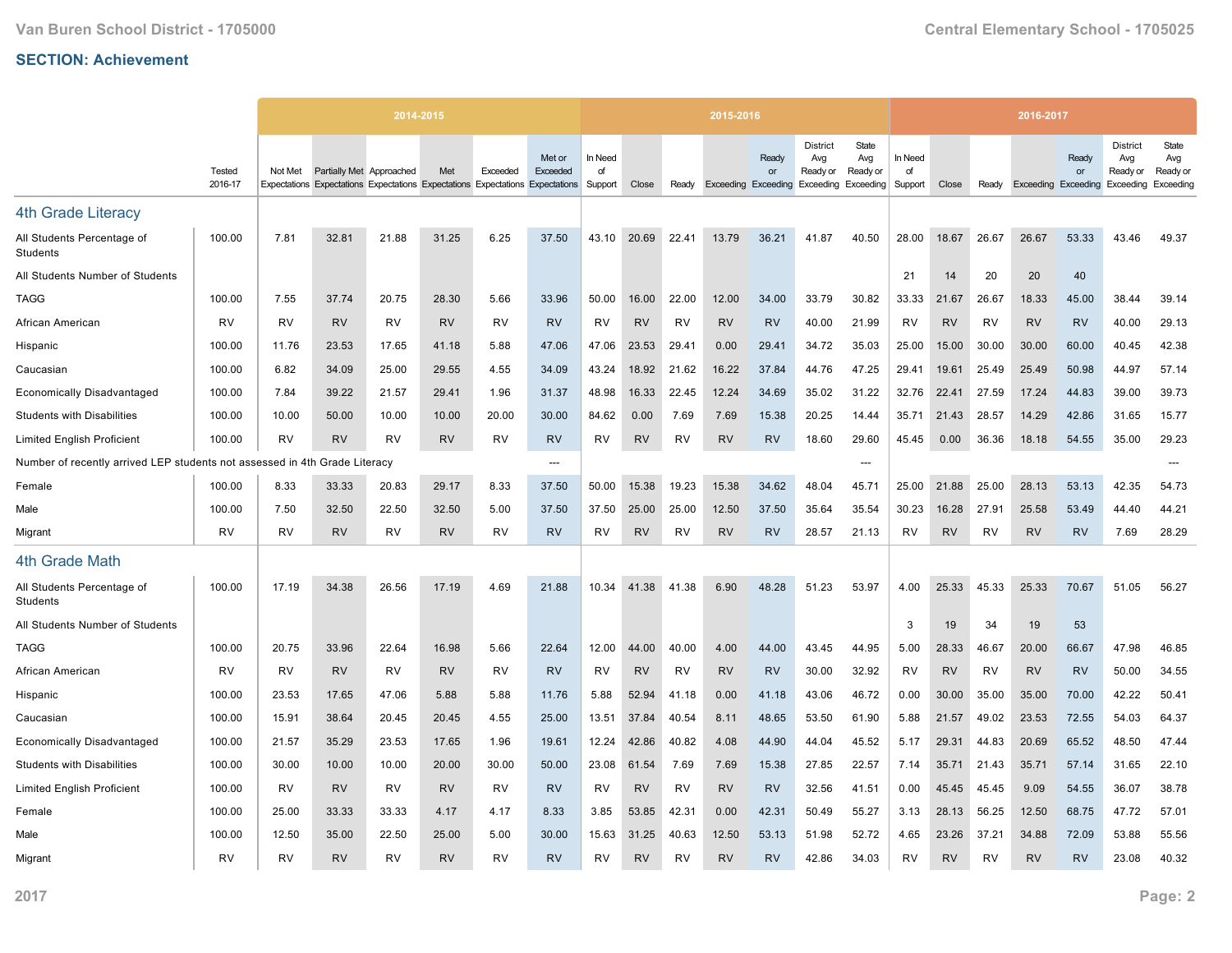|                                                                            |                   |           |                          | 2014-2015                                                                     |           |           |                    |                          |           |           | 2015-2016 |             |                                                                               |                          |                          |           |           | 2016-2017                  |             |                                                 |                                       |
|----------------------------------------------------------------------------|-------------------|-----------|--------------------------|-------------------------------------------------------------------------------|-----------|-----------|--------------------|--------------------------|-----------|-----------|-----------|-------------|-------------------------------------------------------------------------------|--------------------------|--------------------------|-----------|-----------|----------------------------|-------------|-------------------------------------------------|---------------------------------------|
|                                                                            | Tested<br>2016-17 | Not Met   | Partially Met Approached | Expectations Expectations Expectations Expectations Expectations Expectations | Met       | Exceeded  | Met or<br>Exceeded | In Need<br>of<br>Support | Close     | Ready     |           | Ready<br>or | <b>District</b><br>Avg<br>Ready or<br>Exceeding Exceeding Exceeding Exceeding | State<br>Avg<br>Ready or | In Need<br>of<br>Support | Close     | Ready     | <b>Exceeding Exceeding</b> | Ready<br>or | <b>District</b><br>Avg<br>Ready or<br>Exceeding | State<br>Avg<br>Ready or<br>Exceeding |
| 5th Grade Literacy                                                         |                   |           |                          |                                                                               |           |           |                    |                          |           |           |           |             |                                                                               |                          |                          |           |           |                            |             |                                                 |                                       |
| All Students Percentage of<br>Students                                     | 100.00            | 11.76     | 23.53                    | 27.45                                                                         | 35.29     | 1.96      | 37.25              | 20.00                    | 24.62     | 30.77     | 24.62     | 55.38       | 48.39                                                                         | 50.47                    | 21.21                    | 19.70     | 24.24     | 34.85                      | 59.09       | 58.67                                           | 55.45                                 |
| All Students Number of Students                                            |                   |           |                          |                                                                               |           |           |                    |                          |           |           |           |             |                                                                               |                          | 14                       | 13        | 16        | 23                         | 39          |                                                 |                                       |
| <b>TAGG</b>                                                                | 100.00            | 14.29     | 28.57                    | 23.81                                                                         | 30.95     | 2.38      | 33.33              | 22.00                    | 28.00     | 26.00     | 24.00     | 50.00       | 40.79                                                                         | 39.77                    | 23.64                    | 20.00     | 21.82     | 34.55                      | 56.36       | 49.45                                           | 45.13                                 |
| African American                                                           | RV                | <b>RV</b> | <b>RV</b>                | RV                                                                            | <b>RV</b> | <b>RV</b> | <b>RV</b>          | <b>RV</b>                | <b>RV</b> | <b>RV</b> | <b>RV</b> | <b>RV</b>   | 0.00                                                                          | 31.03                    | <b>RV</b>                | <b>RV</b> | <b>RV</b> | <b>RV</b>                  | <b>RV</b>   | 45.45                                           | 34.60                                 |
| Hispanic                                                                   | 100.00            | RV        | <b>RV</b>                | RV                                                                            | <b>RV</b> | <b>RV</b> | <b>RV</b>          | 26.32                    | 21.05     | 21.05     | 31.58     | 52.63       | 32.81                                                                         | 41.83                    | 21.05                    | 31.58     | 31.58     | 15.79                      | 47.37       | 57.89                                           | 50.84                                 |
| Caucasian                                                                  | 100.00            | 8.33      | 25.00                    | 30.56                                                                         | 33.33     | 2.78      | 36.11              | 14.63                    | 26.83     | 36.59     | 21.95     | 58.54       | 51.22                                                                         | 58.09                    | 26.32                    | 5.26      | 23.68     | 44.74                      | 68.42       | 60.23                                           | 62.71                                 |
| <b>Economically Disadvantaged</b>                                          | 100.00            | 14.29     | 28.57                    | 23.81                                                                         | 30.95     | 2.38      | 33.33              | 22.45                    | 26.53     | 26.53     | 24.49     | 51.02       | 41.51                                                                         | 40.64                    | 21.15                    | 21.15     | 23.08     | 34.62                      | 57.69       | 52.14                                           | 46.03                                 |
| <b>Students with Disabilities</b>                                          | 100.00            | RV        | <b>RV</b>                | RV                                                                            | <b>RV</b> | <b>RV</b> | <b>RV</b>          | 60.00                    | 10.00     | 10.00     | 20.00     | 30.00       | 10.14                                                                         | 14.08                    | 44.44                    | 5.56      | 11.11     | 38.89                      | 50.00       | 27.78                                           | 16.29                                 |
| <b>Limited English Proficient</b>                                          | 100.00            | <b>RV</b> | <b>RV</b>                | <b>RV</b>                                                                     | <b>RV</b> | <b>RV</b> | <b>RV</b>          | <b>RV</b>                | <b>RV</b> | <b>RV</b> | <b>RV</b> | <b>RV</b>   | 34.21                                                                         | 31.91                    | 40.00                    | 40.00     | 20.00     | 0.00                       | 20.00       | 42.22                                           | 38.96                                 |
| Number of recently arrived LEP students not assessed in 5th Grade Literacy |                   |           |                          |                                                                               |           |           | ---                |                          |           |           |           |             |                                                                               | ---                      |                          |           |           |                            |             |                                                 | <b>RV</b>                             |
| Female                                                                     | 100.00            | 0.00      | 35.00                    | 30.00                                                                         | 35.00     | 0.00      | 35.00              | 23.33                    | 20.00     | 23.33     | 33.33     | 56.67       | 50.54                                                                         | 56.95                    | 19.35                    | 25.81     | 25.81     | 29.03                      | 54.84       | 64.68                                           | 62.73                                 |
| Male                                                                       | 100.00            | 19.35     | 16.13                    | 25.81                                                                         | 35.48     | 3.23      | 38.71              | 17.14                    | 28.57     | 37.14     | 17.14     | 54.29       | 46.58                                                                         | 44.34                    | 22.86                    | 14.29     | 22.86     | 40.00                      | 62.86       | 52.36                                           | 48.53                                 |
| Migrant                                                                    | <b>RV</b>         | <b>RV</b> | <b>RV</b>                | RV                                                                            | <b>RV</b> | <b>RV</b> | <b>RV</b>          | <b>RV</b>                | <b>RV</b> | RV        | <b>RV</b> | <b>RV</b>   | 33.33                                                                         | 31.78                    | RV                       | <b>RV</b> | <b>RV</b> | <b>RV</b>                  | <b>RV</b>   | 60.00                                           | 35.59                                 |
| 5th Grade Math                                                             |                   |           |                          |                                                                               |           |           |                    |                          |           |           |           |             |                                                                               |                          |                          |           |           |                            |             |                                                 |                                       |
| All Students Percentage of<br>Students                                     | 100.00            | 17.65     | 25.49                    | 35.29                                                                         | 19.61     | 1.96      | 21.57              | 6.15                     | 50.77     | 36.92     | 6.15      | 43.08       | 44.91                                                                         | 48.57                    | 4.48                     | 32.84     | 46.27     | 16.42                      | 62.69       | 50.38                                           | 53.28                                 |
| All Students Number of Students                                            |                   |           |                          |                                                                               |           |           |                    |                          |           |           |           |             |                                                                               |                          | 3                        | 22        | 31        | 11                         | 42          |                                                 |                                       |
| <b>TAGG</b>                                                                | 100.00            | 21.43     | 28.57                    | 33.33                                                                         | 14.29     | 2.38      | 16.67              | 6.00                     | 48.00     | 38.00     | 8.00      | 46.00       | 38.27                                                                         | 39.02                    | 5.36                     | 35.71     | 42.86     | 16.07                      | 58.93       | 43.48                                           | 43.19                                 |
| African American                                                           | RV                | <b>RV</b> | <b>RV</b>                | <b>RV</b>                                                                     | <b>RV</b> | <b>RV</b> | <b>RV</b>          | <b>RV</b>                | <b>RV</b> | <b>RV</b> | <b>RV</b> | <b>RV</b>   | 0.00                                                                          | 28.63                    | RV                       | <b>RV</b> | <b>RV</b> | <b>RV</b>                  | <b>RV</b>   | 36.36                                           | 29.83                                 |
| Hispanic                                                                   | 100.00            | RV        | <b>RV</b>                | <b>RV</b>                                                                     | <b>RV</b> | <b>RV</b> | <b>RV</b>          | 0.00                     | 47.37     | 47.37     | 5.26      | 52.63       | 31.25                                                                         | 43.24                    | 0.00                     | 42.11     | 57.89     | 0.00                       | 57.89       | 48.68                                           | 48.33                                 |
| Caucasian                                                                  | 100.00            | 13.89     | 27.78                    | 33.33                                                                         | 22.22     | 2.78      | 25.00              | 9.76                     | 48.78     | 34.15     | 7.32      | 41.46       | 49.48                                                                         | 55.75                    | 7.89                     | 23.68     | 44.74     | 23.68                      | 68.42       | 51.52                                           | 61.25                                 |
| <b>Economically Disadvantaged</b>                                          | 100.00            | 21.43     | 28.57                    | 33.33                                                                         | 14.29     | 2.38      | 16.67              | 6.12                     | 46.94     | 38.78     | 8.16      | 46.94       | 38.11                                                                         | 39.61                    | 3.85                     | 34.62     | 46.15     | 15.38                      | 61.54       | 45.91                                           | 43.92                                 |
| <b>Students with Disabilities</b>                                          | 100.00            | <b>RV</b> | <b>RV</b>                | <b>RV</b>                                                                     | <b>RV</b> | <b>RV</b> | <b>RV</b>          | 0.00                     | 60.00     | 20.00     | 20.00     | 40.00       | 15.94                                                                         | 18.03                    | 11.11                    | 38.89     | 27.78     | 22.22                      | 50.00       | 25.00                                           | 18.41                                 |
| <b>Limited English Proficient</b>                                          | 100.00            | RV        | <b>RV</b>                | RV                                                                            | <b>RV</b> | RV        | <b>RV</b>          | RV                       | <b>RV</b> | RV        | <b>RV</b> | <b>RV</b>   | 36.84                                                                         | 37.14                    | 0.00                     | 63.64     | 36.36     | 0.00                       | 36.36       | 36.96                                           | 38.46                                 |
| Female                                                                     | 100.00            | 10.00     | 30.00                    | 40.00                                                                         | 20.00     | 0.00      | 20.00              | 3.33                     | 53.33     | 40.00     | 3.33      | 43.33       | 46.74                                                                         | 50.23                    | 3.23                     | 32.26     | 58.06     | 6.45                       | 64.52       | 53.23                                           | 54.71                                 |
| Male                                                                       | 100.00            | 22.58     | 22.58                    | 32.26                                                                         | 19.35     | 3.23      | 22.58              | 8.57                     | 48.57     | 34.29     | 8.57      | 42.86       | 43.38                                                                         | 47.01                    | 5.56                     | 33.33     | 36.11     | 25.00                      | 61.11       | 47.40                                           | 51.92                                 |
| Migrant                                                                    | <b>RV</b>         | RV        | <b>RV</b>                | <b>RV</b>                                                                     | <b>RV</b> | <b>RV</b> | <b>RV</b>          | RV                       | <b>RV</b> | RV        | <b>RV</b> | <b>RV</b>   | 41.67                                                                         | 32.58                    | <b>RV</b>                | RV        | R٧        | <b>RV</b>                  | <b>RV</b>   | 60.00                                           | 36.00                                 |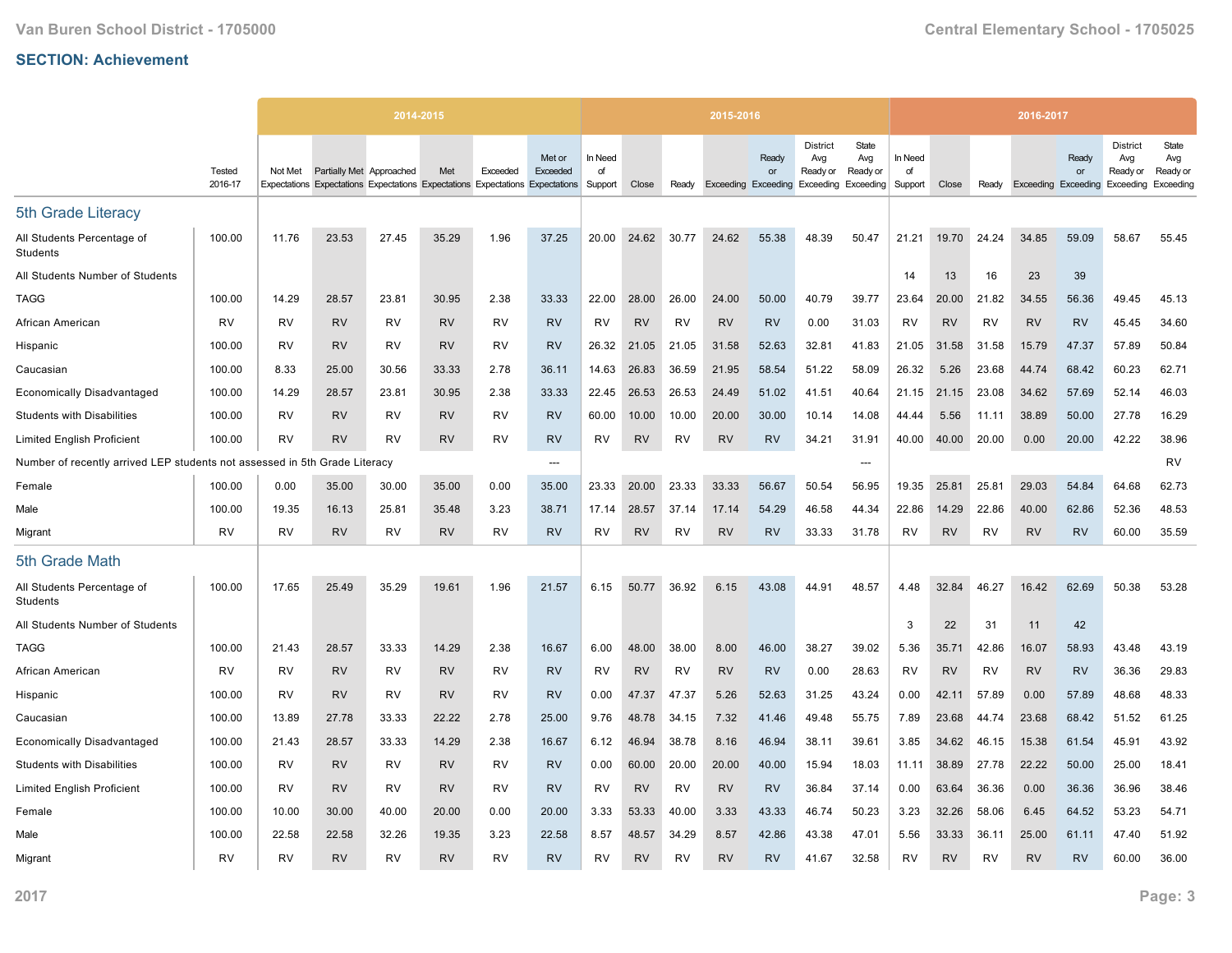|                                     |                   |                          |                                   | 2014-2015 |     |                                            |                          |           |                          | 2015-2016 |                                                               |                                    |                          |                          |           |           | 2016-2017                  |             |                                                 |                                       |
|-------------------------------------|-------------------|--------------------------|-----------------------------------|-----------|-----|--------------------------------------------|--------------------------|-----------|--------------------------|-----------|---------------------------------------------------------------|------------------------------------|--------------------------|--------------------------|-----------|-----------|----------------------------|-------------|-------------------------------------------------|---------------------------------------|
|                                     | Tested<br>2016-17 | Below<br>Basic           | Basic                             |           |     | Prof<br>or<br>Proficient Advanced Advanced | In Need<br>of<br>Support | Close     | Ready                    |           | Ready<br><b>or</b><br>Exceeding Exceeding Exceeding Exceeding | <b>District</b><br>Avg<br>Ready or | State<br>Avg<br>Ready or | In Need<br>of<br>Support | Close     | Ready     | <b>Exceeding Exceeding</b> | Ready<br>or | <b>District</b><br>Avg<br>Ready or<br>Exceeding | State<br>Avg<br>Ready or<br>Exceeding |
| 3rd Grade Science                   |                   |                          |                                   |           |     |                                            |                          |           |                          |           |                                                               |                                    |                          |                          |           |           |                            |             |                                                 |                                       |
| All Students Percentage of Students | 100.00            | $---$                    | $---$                             | ---       | --- | ---                                        | 44.44                    | 7.94      | 15.87                    | 31.75     | 47.62                                                         | 36.09                              | 36.59                    | 56.25                    | 14.06     | 17.19     | 12.50                      | 29.69       | 33.50                                           | 39.20                                 |
| All Students Number of Students     |                   |                          |                                   |           |     |                                            |                          |           |                          |           |                                                               |                                    |                          | 36                       | 9         | 11        | 8                          | 19          |                                                 |                                       |
| <b>TAGG</b>                         | 100.00            | ---                      | $\hspace{0.05cm} \cdots$          | ---       | --- | ---                                        | 45.45                    | 9.09      | 18.18                    | 27.27     | 45.45                                                         | 32.48                              | 27.50                    | 57.69                    | 11.54     | 17.31     | 13.46                      | 30.77       | 26.37                                           | 29.35                                 |
| African American                    | RV                | $---$                    | $---$                             | ---       | --- | $---$                                      | RV                       | <b>RV</b> | RV                       | <b>RV</b> | <b>RV</b>                                                     | 12.50                              | 15.81                    | RV                       | <b>RV</b> | RV        | <b>RV</b>                  | <b>RV</b>   | 12.50                                           | 18.74                                 |
| Hispanic                            | 100.00            |                          | $---$                             | ---       |     | $---$                                      | 43.75                    | 6.25      | 12.50                    | 37.50     | 50.00                                                         | 30.38                              | 27.21                    | 38.46                    | 7.69      | 38.46     | 15.38                      | 53.85       | 27.78                                           | 30.53                                 |
| Caucasian                           | 100.00            | $---$                    | $\hspace{0.05cm} \cdots$          | $---$     | --- | $\qquad \qquad \cdots$                     | 45.45                    | 6.82      | 18.18                    | 29.55     | 47.73                                                         | 39.44                              | 45.29                    | 62.22                    | 15.56     | 11.11     | 11.11                      | 22.22       | 34.41                                           | 47.82                                 |
| <b>Economically Disadvantaged</b>   | 100.00            | $---$                    | $\hspace{0.05cm} \dashrightarrow$ | ---       | --- | $---$                                      | 45.28                    | 9.43      | 18.87                    | 26.42     | 45.28                                                         | 32.32                              | 27.66                    | 56.00                    | 12.00     | 18.00     | 14.00                      | 32.00       | 26.33                                           | 29.48                                 |
| <b>Students with Disabilities</b>   | 100.00            | ---                      | ---                               | ---       | --- | ---                                        | <b>RV</b>                | <b>RV</b> | <b>RV</b>                | <b>RV</b> | <b>RV</b>                                                     | 14.29                              | 11.58                    | 81.82                    | 18.18     | 0.00      | 0.00                       | 0.00        | 9.09                                            | 12.04                                 |
| <b>Limited English Proficient</b>   | RV                | $---$                    | $---$                             | $---$     | --- | $---$                                      | RV                       | <b>RV</b> | RV                       | <b>RV</b> | <b>RV</b>                                                     | 22.64                              | 20.54                    | <b>RV</b>                | <b>RV</b> | RV        | <b>RV</b>                  | <b>RV</b>   | 28.07                                           | 18.26                                 |
| Female                              | 100.00            | $---$                    | $---$                             | ---       | --- | ---                                        | 39.39                    | 12.12     | 21.21                    | 27.27     | 48.48                                                         | 32.99                              | 36.94                    | 59.26                    | 11.11     | 14.81     | 14.81                      | 29.63       | 33.50                                           | 40.81                                 |
| Male                                | 100.00            | $---$                    | $\hspace{0.05cm} \cdots$          | ---       | --- | ---                                        | 50.00                    | 3.33      | 10.00                    | 36.67     | 46.67                                                         | 39.11                              | 36.25                    | 54.05                    | 16.22     | 18.92     | 10.81                      | 29.73       | 33.50                                           | 37.63                                 |
| Migrant                             | $---$             | $---$                    | $---$                             | ---       | --- | ---                                        | RV                       | <b>RV</b> | RV                       | <b>RV</b> | <b>RV</b>                                                     | 7.69                               | 16.44                    | $---$                    | $---$     | ---       | $\overline{\phantom{a}}$   | $---$       | 28.57                                           | $---$                                 |
| <b>4th Grade Science</b>            |                   |                          |                                   |           |     |                                            |                          |           |                          |           |                                                               |                                    |                          |                          |           |           |                            |             |                                                 |                                       |
| All Students Percentage of Students | 100.00            | $---$                    |                                   | ---       |     | ---                                        | 51.79                    | 25.00     | 16.07                    | 7.14      | 23.21                                                         | 33.76                              | 39.09                    | 30.30                    | 22.73     | 37.88     | 9.09                       | 46.97       | 39.12                                           | 43.49                                 |
| All Students Number of Students     |                   |                          |                                   |           |     |                                            |                          |           |                          |           |                                                               |                                    |                          | 20                       | 15        | 25        | 6                          | 31          |                                                 |                                       |
| <b>TAGG</b>                         | 100.00            | $---$                    | $\hspace{0.05cm} \ldots$          | ---       | --- | $---$                                      | 56.25                    | 25.00     | 10.42                    | 8.33      | 18.75                                                         | 26.55                              | 29.06                    | 37.25                    | 25.49     | 35.29     | 1.96                       | 37.25       | 33.22                                           | 33.58                                 |
| African American                    | RV                | ---                      | $\hspace{0.05cm} \cdots$          | ---       | --- | ---                                        |                          | $---$     | $\overline{\phantom{a}}$ | ---       | $---$                                                         | 22.22                              | $\hspace{0.05cm} \ldots$ | RV                       | <b>RV</b> | <b>RV</b> | <b>RV</b>                  | <b>RV</b>   | 33.33                                           | 22.11                                 |
| Hispanic                            | 100.00            | $---$                    | ---                               | ---       | --- | ---                                        | 62.50                    | 31.25     | 6.25                     | 0.00      | 6.25                                                          | 26.09                              | 29.66                    | 29.41                    | 23.53     | 35.29     | 11.76                      | 47.06       | 28.74                                           | 33.89                                 |
| Caucasian                           | 100.00            | $\overline{\phantom{a}}$ | $\hspace{0.05cm} \ldots$          | ---       | --- | $\qquad \qquad \cdots$                     | 48.65                    | 24.32     | 18.92                    | 8.11      | 27.03                                                         | 35.14                              | 47.68                    | 31.11                    | 20.00     | 40.00     | 8.89                       | 48.89       | 42.20                                           | 52.37                                 |
| <b>Economically Disadvantaged</b>   | 100.00            | $\overline{a}$           | ---                               | ---       | --- | ---                                        | 55.32                    | 25.53     | 10.64                    | 8.51      | 19.15                                                         | 27.76                              | 29.30                    | 36.00                    | 26.00     | 36.00     | 2.00                       | 38.00       | 33.92                                           | 34.01                                 |
| <b>Students with Disabilities</b>   | RV                | $---$                    | $\hspace{0.05cm} \dashrightarrow$ | $---$     | --- | $\qquad \qquad \cdots$                     | 90.91                    | 9.09      | 0.00                     | 0.00      | 0.00                                                          | 3.13                               | 10.75                    | RV                       | <b>RV</b> | <b>RV</b> | <b>RV</b>                  | <b>RV</b>   | 6.67                                            | 11.26                                 |
| <b>Limited English Proficient</b>   | <b>RV</b>         | $---$                    | $\hspace{0.05cm} \ldots$          | $---$     | --- | $\qquad \qquad \cdots$                     | <b>RV</b>                | <b>RV</b> | RV                       | <b>RV</b> | <b>RV</b>                                                     | 14.29                              | 23.24                    | <b>RV</b>                | <b>RV</b> | RV        | <b>RV</b>                  | <b>RV</b>   | 22.03                                           | 20.12                                 |
| Female                              | 100.00            | ---                      | ---                               | ---       | --- | ---                                        | 50.00                    | 23.08     | 15.38                    | 11.54     | 26.92                                                         | 35.64                              | 40.19                    | 25.81                    | 29.03     | 35.48     | 9.68                       | 45.16       | 34.36                                           | 44.04                                 |
| Male                                | 100.00            | $---$                    | $---$                             | ---       | --- | $---$                                      | 53.33                    | 26.67     | 16.67                    | 3.33      | 20.00                                                         | 31.75                              | 38.03                    | 34.29                    | 17.14     | 40.00     | 8.57                       | 48.57       | 43.46                                           | 42.94                                 |
| Migrant                             | RV                |                          |                                   |           |     | ---                                        | <b>RV</b>                | <b>RV</b> | <b>RV</b>                | <b>RV</b> | <b>RV</b>                                                     | 14.29                              | 21.40                    | RV                       | <b>RV</b> | <b>RV</b> | <b>RV</b>                  | <b>RV</b>   | 15.38                                           | 22.31                                 |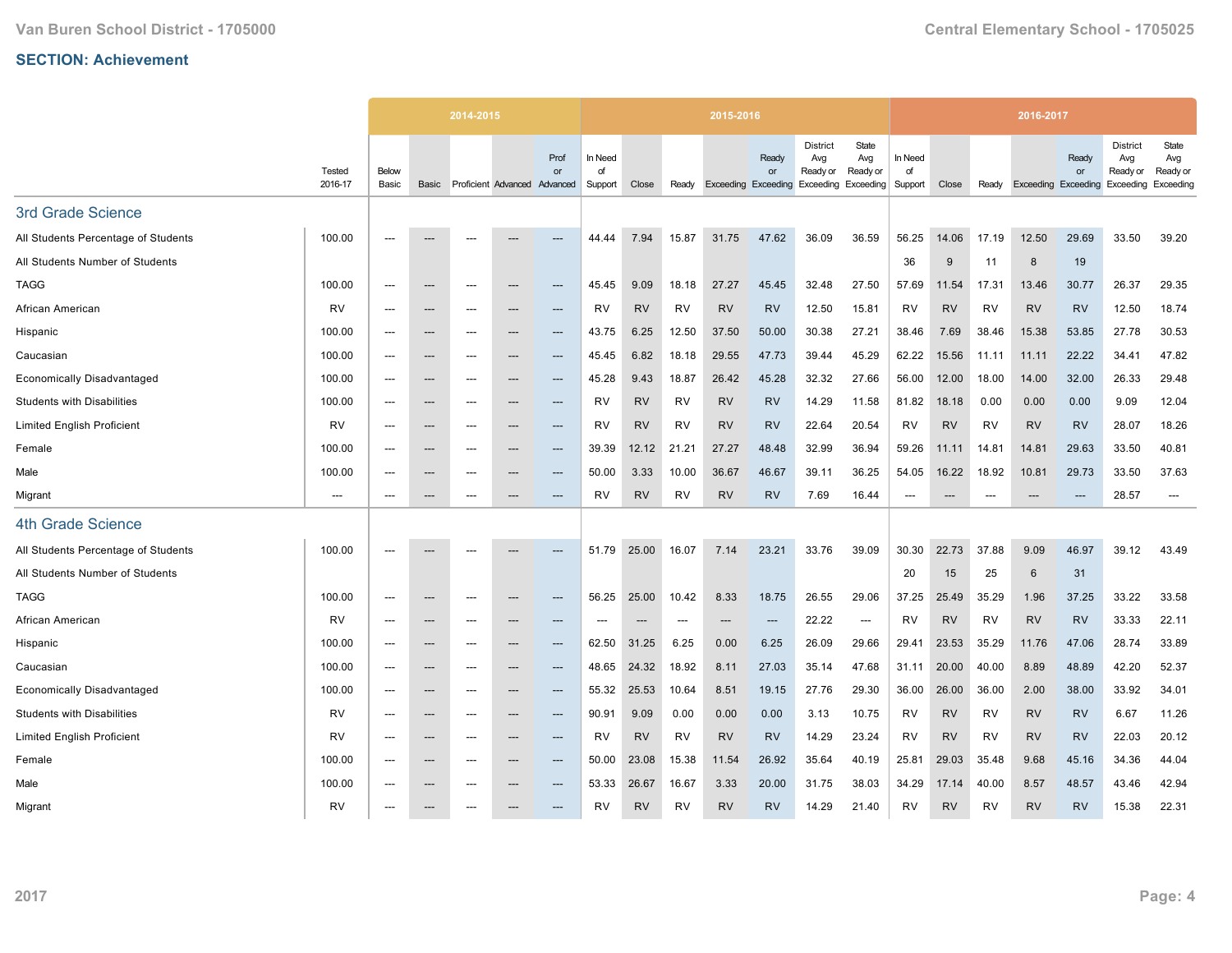|                                     |                   |                |           | 2014-2015 |                     |                        |                    |           |           | 2015-2016           |                                       |                                                           |                          |                          |           |           | 2016-2017           |             |                                                 |                                       |
|-------------------------------------|-------------------|----------------|-----------|-----------|---------------------|------------------------|--------------------|-----------|-----------|---------------------|---------------------------------------|-----------------------------------------------------------|--------------------------|--------------------------|-----------|-----------|---------------------|-------------|-------------------------------------------------|---------------------------------------|
|                                     | Tested<br>2016-17 | Below<br>Basic | Basic     |           | Proficient Advanced | Prof<br>or<br>Advanced | In Need<br>Support | Close     | Ready     | Exceeding Exceeding | <b>Ready</b><br>$\Omega$ <sup>r</sup> | <b>District</b><br>Avg<br>Ready or<br>Exceeding Exceeding | State<br>Avg<br>Ready or | In Need<br>of<br>Support | Close     | Ready     | Exceeding Exceeding | Ready<br>or | <b>District</b><br>Avg<br>Ready or<br>Exceeding | State<br>Avg<br>Ready or<br>Exceeding |
| 5th Grade Science                   |                   |                |           |           |                     |                        |                    |           |           |                     |                                       |                                                           |                          |                          |           |           |                     |             |                                                 |                                       |
| All Students Percentage of Students | 100.00            | 7.84           | 41.18     | 37.25     | 13.73               | 50.98                  | 29.41              | 25.00     | 35.29     | 10.29               | 45.59                                 | 37.62                                                     | 39.56                    | 25.37                    | 25.37     | 38.81     | 10.45               | 49.25       | 44.53                                           | 42.81                                 |
| All Students Number of Students     |                   |                |           |           |                     |                        |                    |           |           |                     |                                       |                                                           |                          | 17                       | 17        | 26        | $\overline{7}$      | 33          |                                                 |                                       |
| <b>TAGG</b>                         | 100.00            | 9.52           | 47.62     | 33.33     | 9.52                | 42.86                  | 32.08              | 24.53     | 33.96     | 9.43                | 43.40                                 | 31.65                                                     | 29.59                    | 28.57                    | 26.79     | 35.71     | 8.93                | 44.64       | 36.59                                           | 32.67                                 |
| African American                    | <b>RV</b>         | <b>RV</b>      | <b>RV</b> | <b>RV</b> | <b>RV</b>           | <b>RV</b>              | <b>RV</b>          | <b>RV</b> | <b>RV</b> | <b>RV</b>           | <b>RV</b>                             | 10.00                                                     | 16.29                    | RV                       | <b>RV</b> | <b>RV</b> | <b>RV</b>           | <b>RV</b>   | 36.36                                           | 18.20                                 |
| Hispanic                            | 100.00            | <b>RV</b>      | <b>RV</b> | RV        | <b>RV</b>           | <b>RV</b>              | 33.33              | 23.81     | 38.10     | 4.76                | 42.86                                 | 18.46                                                     | 33.78                    | 26.32                    | 31.58     | 31.58     | 10.53               | 42.11       | 38.16                                           | 37.20                                 |
| Caucasian                           | 100.00            | 5.56           | 38.89     | 36.11     | 19.44               | 55.56                  | 23.81              | 26.19     | 35.71     | 14.29               | 50.00                                 | 42.86                                                     | 47.79                    | 26.32                    | 18.42     | 44.74     | 10.53               | 55.26       | 46.21                                           | 51.34                                 |
| <b>Economically Disadvantaged</b>   | 100.00            | 9.52           | 47.62     | 33.33     | 9.52                | 42.86                  | 29.41              | 25.49     | 35.29     | 9.80                | 45.10                                 | 32.33                                                     | 29.92                    | 30.77                    | 25.00     | 34.62     | 9.62                | 44.23       | 38.13                                           | 32.85                                 |
| <b>Students with Disabilities</b>   | 100.00            | <b>RV</b>      | <b>RV</b> | <b>RV</b> | <b>RV</b>           | <b>RV</b>              | 53.85              | 15.38     | 23.08     | 7.69                | 30.77                                 | 11.43                                                     | 14.53                    | 50.00                    | 16.67     | 27.78     | 5.56                | 33.33       | 18.06                                           | 16.60                                 |
| <b>Limited English Proficient</b>   | 100.00            | <b>RV</b>      | <b>RV</b> | RV        | <b>RV</b>           | <b>RV</b>              | RV                 | <b>RV</b> | <b>RV</b> | <b>RV</b>           | <b>RV</b>                             | 21.05                                                     | 27.09                    | 27.27                    | 36.36     | 27.27     | 9.09                | 36.36       | 30.43                                           | 27.08                                 |
| Female                              | 100.00            | 0.00           | 50.00     | 45.00     | 5.00                | 50.00                  | 33.33              | 30.30     | 24.24     | 12.12               | 36.36                                 | 34.59                                                     | 40.46                    | 19.35                    | 25.81     | 51.61     | 3.23                | 54.84       | 45.77                                           | 42.85                                 |
| Male                                | 100.00            | 12.90          | 35.48     | 32.26     | 19.35               | 51.61                  | 25.71              | 20.00     | 45.71     | 8.57                | 54.29                                 | 40.18                                                     | 38.72                    | 30.56                    | 25.00     | 27.78     | 16.67               | 44.44       | 43.23                                           | 42.76                                 |
| Migrant                             | <b>RV</b>         | <b>RV</b>      | <b>RV</b> | RV        | <b>RV</b>           | <b>RV</b>              | RV                 | <b>RV</b> | <b>RV</b> | <b>RV</b>           | <b>RV</b>                             | 16.67                                                     | 23.19                    | RV                       | <b>RV</b> | RV        | <b>RV</b>           | <b>RV</b>   | 20.00                                           | 27.11                                 |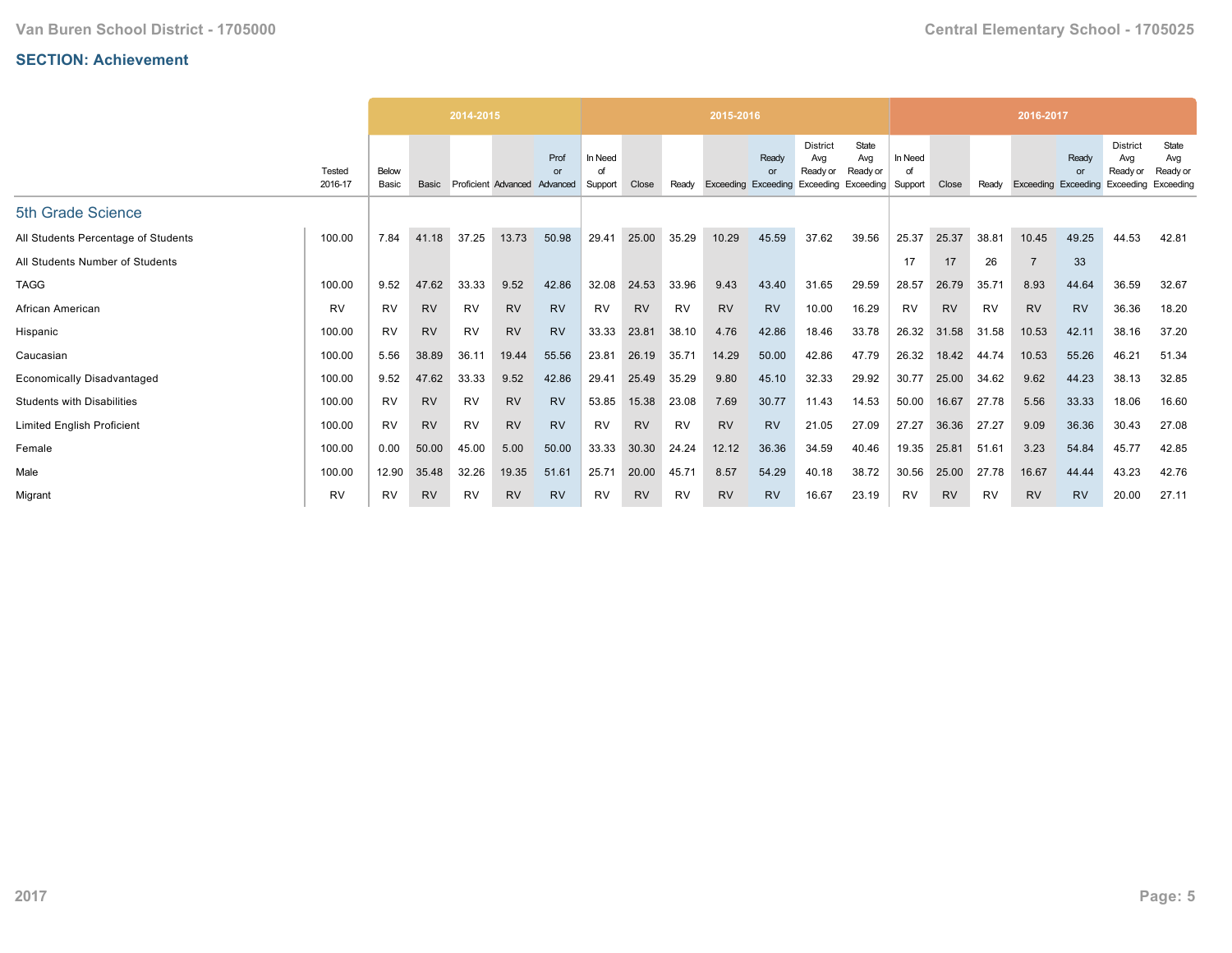## **SECTION: Achievement - Value-Added Student Academic Growth**

|                                                                          | Weighted                                                |                                 |                                       |                                        |                           |                                 |                                       |                                        |                           |
|--------------------------------------------------------------------------|---------------------------------------------------------|---------------------------------|---------------------------------------|----------------------------------------|---------------------------|---------------------------------|---------------------------------------|----------------------------------------|---------------------------|
| <b>ELA</b><br>Math<br>Value<br>Value<br>Added<br>Added<br>Score<br>Score | School<br>Average<br>$ELA +$<br>Growth<br>Math<br>Score | Math<br>Value<br>Added<br>Score | <b>ELA</b><br>Value<br>Added<br>Score | Weighted<br>Average<br>$ELA +$<br>Math | School<br>Growth<br>Score | Math<br>Value<br>Added<br>Score | <b>ELA</b><br>Value<br>Added<br>Score | Weighted<br>Average<br>$ELA +$<br>Math | School<br>Growth<br>Score |
| $-0.0138$<br>$-0.0703$                                                   | 79<br>$-0.0420$                                         | $-0.0301$                       | 0.0373                                | 0.0025                                 | 81                        | 0.1100                          | 0.1100                                | 0.1100                                 | 84                        |
| ---<br>$---$                                                             | ---<br>---                                              | $---$                           | ---                                   | ---                                    | $---$                     | ---                             | $- - -$                               | $---$                                  |                           |
| ---<br>$---$                                                             | ---<br>---                                              | ---                             | ---                                   | ---                                    | $\qquad \qquad \cdots$    | ---                             | $---$                                 | $---$                                  | ---                       |
| ---<br>$---$                                                             | ---<br>$---$                                            | ---                             | ---                                   | ---                                    | $--$                      | 0.3300                          | 0.2600                                | 0.2950                                 | 90                        |
| ---<br>$---$                                                             | ---<br>$---$                                            | ---                             | ---                                   | ---                                    | $---$                     | 0.0400                          | 0.0500                                | 0.0450                                 | 82                        |
| $---$<br>$---$                                                           | ---<br>$---$                                            | ---                             | ---                                   | ---                                    | $--$                      | 0.1500                          | 0.1000                                | 0.1250                                 | 84                        |
| $---$<br>$---$                                                           | ---<br>$---$                                            | ---                             | ---                                   | ---                                    | $--$                      | 0.0500                          | 0.0400                                | 0.0450                                 | 82                        |
| ---<br>$---$                                                             | ---<br>$---$                                            | $---$                           | ---                                   | ---                                    | $---$                     | 0.4200                          | 0.2400                                | 0.3300                                 | 92                        |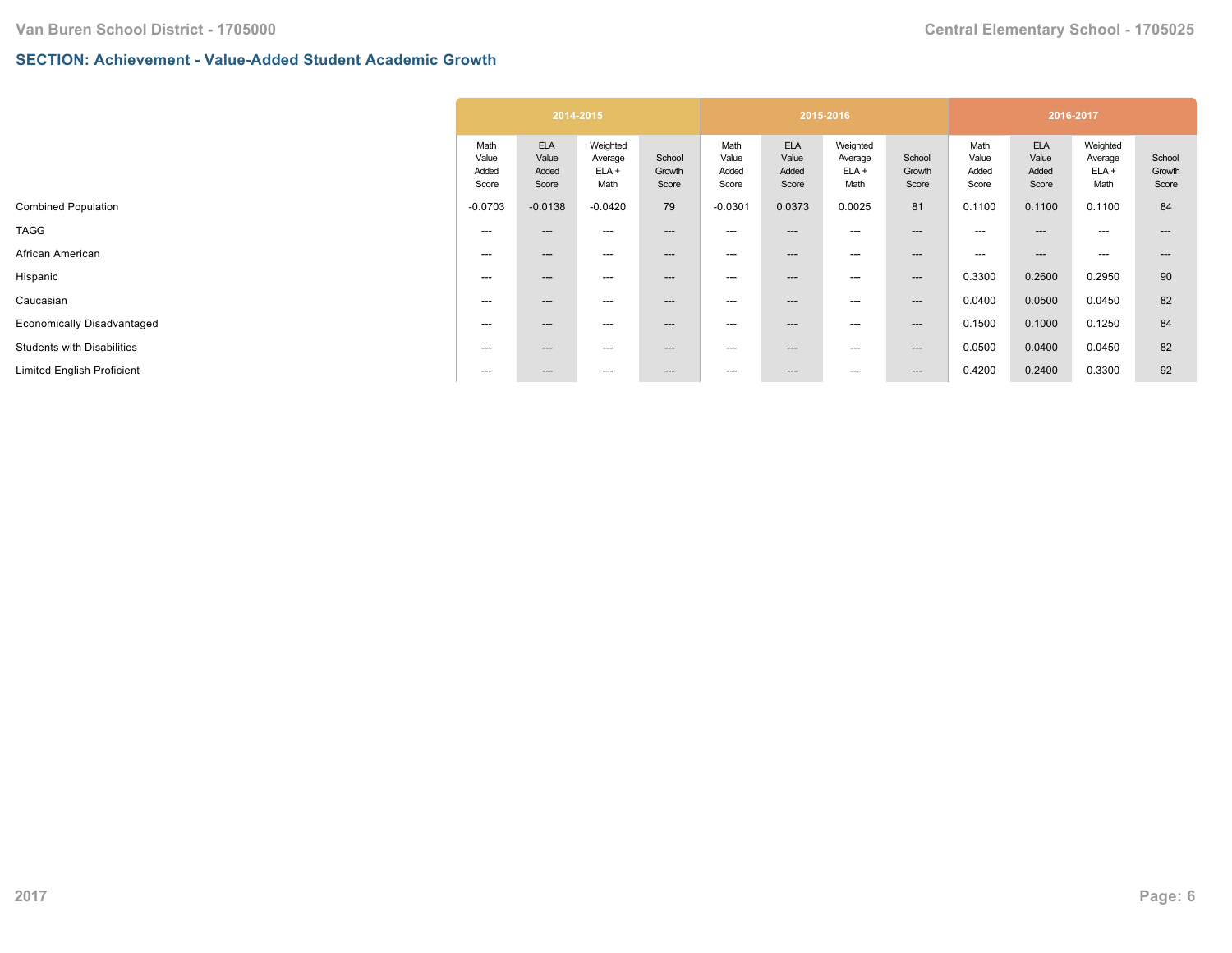|                                       |                                          | 2014-2015                |                                   |        | 2015-2016                |                                   |                                   | 2016-2017                |                          |
|---------------------------------------|------------------------------------------|--------------------------|-----------------------------------|--------|--------------------------|-----------------------------------|-----------------------------------|--------------------------|--------------------------|
|                                       | School                                   | <b>District</b>          | <b>State</b>                      | School | <b>District</b>          | <b>State</b>                      | School                            | <b>District</b>          | <b>State</b>             |
| Grade One Reading Comprehension       | 36                                       | 53                       | 52                                | 37     | 48                       | 51                                | 41                                | 47                       | 50                       |
| Grade One Math Problems               | 32                                       | 41                       | 50                                | 34     | 37                       | 50                                | 39                                | 43                       | 49                       |
| Grade Two Reading Comprehension       | 52                                       | 51                       | 56                                | 35     | 51                       | 56                                | 36                                | 47                       | 54                       |
| Grade Two Math Problems               | 46                                       | 48                       | 54                                | 41     | 48                       | 54                                | 41                                | 46                       | 51                       |
| <b>Grade Three Reading</b>            | ---                                      | ---                      | $\hspace{0.05cm} \dashrightarrow$ | ---    | ---                      | $\hspace{0.05cm} \dashrightarrow$ | $\qquad \qquad \cdots$            | ---                      | $\hspace{0.05cm} \ldots$ |
| Grade Three Math                      | ---                                      | $\qquad \qquad \cdots$   | $\hspace{0.05cm} \dashrightarrow$ | ---    | $\hspace{0.05cm} \ldots$ | $\hspace{0.05cm} \ldots$          | $\qquad \qquad \cdots$            | $---$                    | $---$                    |
| <b>Grade Four Reading</b>             | ---                                      | $\qquad \qquad \cdots$   | $\hspace{0.05cm} \ldots$          | ---    | $\hspace{0.05cm} \ldots$ | $\hspace{0.05cm} \ldots$          | $---$                             | ---                      | $\hspace{0.05cm} \ldots$ |
| Grade Four Math                       | ---                                      | $\qquad \qquad \cdots$   | $\hspace{0.05cm} \ldots$          | ---    | ---                      | $---$                             | $---$                             | ---                      | $\hspace{0.05cm} \ldots$ |
| <b>Grade Five Reading</b>             | ---                                      | ---                      | $\hspace{0.05cm} \ldots$          | ---    | ---                      | $\hspace{0.05cm} \ldots$          | ---                               | ---                      | $---$                    |
| Grade Five Math                       | ---                                      | ---                      | $\hspace{0.05cm} \ldots$          | ---    | ---                      | $\hspace{0.05cm} \ldots$          | $---$                             | ---                      | $\hspace{0.05cm} \ldots$ |
| <b>Grade Five Science</b>             | $\hspace{0.05cm} \ldots \hspace{0.05cm}$ | $\qquad \qquad \cdots$   | $\hspace{0.05cm} \ldots$          | ---    | $\hspace{0.05cm} \ldots$ | $\hspace{0.05cm} \ldots$          | $\qquad \qquad \cdots$            | ---                      | $\hspace{0.05cm} \ldots$ |
| <b>Grade Six Reading</b>              | ---                                      | $\qquad \qquad \cdots$   | $\hspace{0.05cm} \dashrightarrow$ | ---    | $\hspace{0.05cm} \ldots$ | $\hspace{0.05cm} \ldots$          | $---$                             | $\hspace{0.05cm} \ldots$ | ---                      |
| Grade Six Math                        | ---                                      | $\hspace{0.05cm} \ldots$ | $\hspace{0.05cm} \ldots$          | ---    | ---                      | $\hspace{0.05cm} \ldots$          | $\hspace{0.05cm} \ldots$          | ---                      | $\hspace{0.05cm} \ldots$ |
| Grade Seven Reading                   | ---                                      | ---                      | $\hspace{0.05cm} \ldots$          | ---    | ---                      | $\hspace{0.05cm} \ldots$          | $\hspace{0.05cm} \ldots$          | ---                      | $\hspace{0.05cm} \ldots$ |
| Grade Seven Math                      | ---                                      | $\hspace{0.05cm} \ldots$ | $\hspace{0.05cm} \dashrightarrow$ | ---    | ---                      | $\hspace{0.05cm} \dashrightarrow$ | $---$                             | ---                      | $---$                    |
| Grade Seven Science                   | ---                                      | ---                      | $\hspace{0.05cm} \cdots$          | ---    | $\hspace{0.05cm} \ldots$ | $\hspace{0.05cm} \dashrightarrow$ | $---$                             | ---                      | $---$                    |
| <b>Grade Eight Reading</b>            | ---                                      | ---                      | $\hspace{0.05cm} \ldots$          | ---    | ---                      | $\hspace{0.05cm} \ldots$          | $\hspace{0.05cm} \ldots$          | ---                      | $---$                    |
| Grade Eight Math                      | ---                                      | $\hspace{0.05cm} \ldots$ | $\hspace{0.05cm} \ldots$          | ---    | $\hspace{0.05cm} \ldots$ | $\hspace{0.05cm} \ldots$          | $\hspace{0.05cm} \dashrightarrow$ | ---                      | $\hspace{0.05cm} \ldots$ |
| Grade Nine Reading Comprehension      | ---                                      | $\hspace{0.05cm} \ldots$ | $\hspace{0.05cm} \dashrightarrow$ | ---    | ---                      | $\hspace{0.05cm} \dashrightarrow$ | $---$                             | ---                      | $\hspace{0.05cm} \ldots$ |
| Grade Nine Math Concepts and Problems | ---                                      | ---                      | $\hspace{0.05cm} \dashrightarrow$ | ---    | ---                      | $\hspace{0.05cm} \dashrightarrow$ | ---                               | ---                      | $---$                    |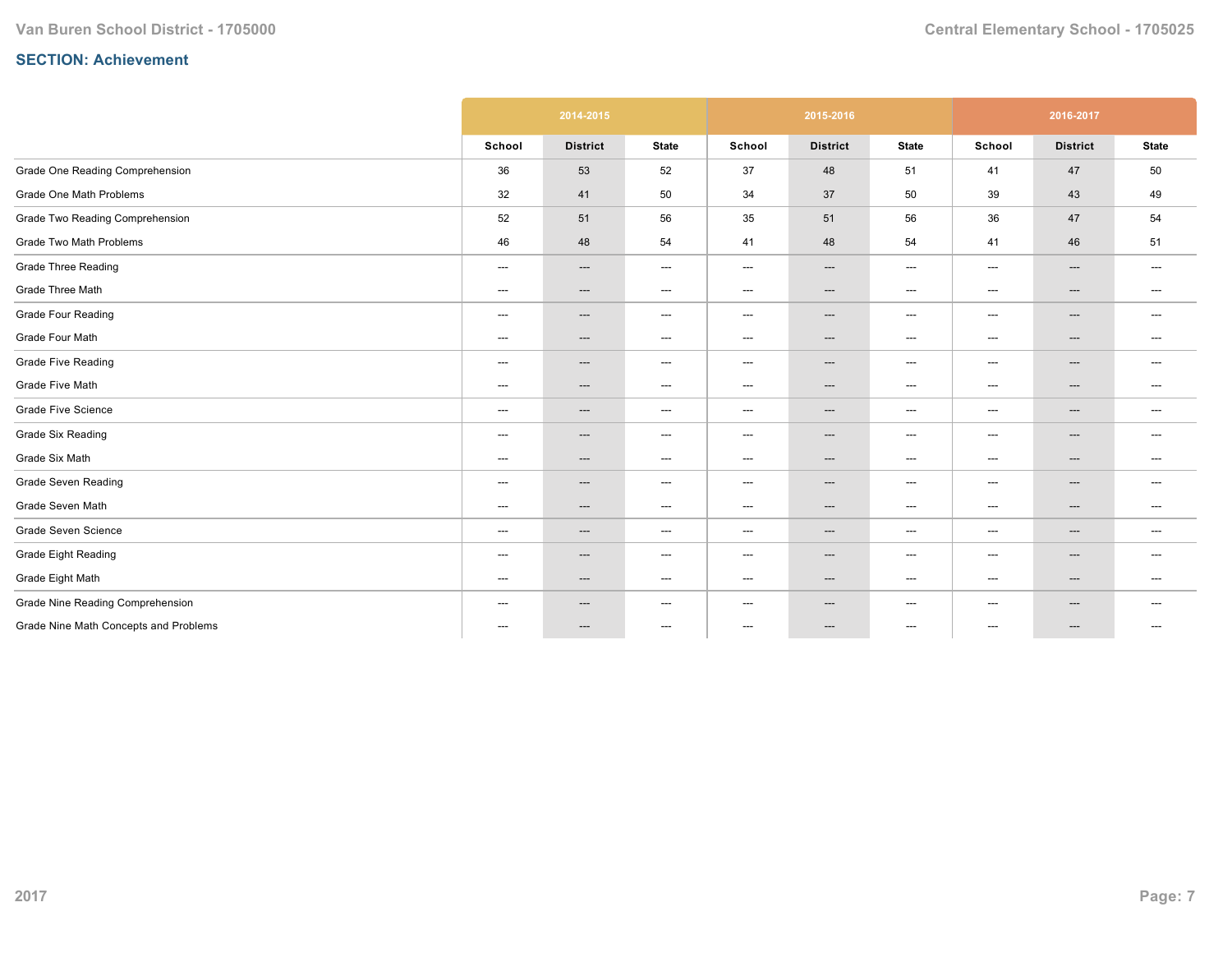|                                                                               |                          | 2014-2015       |              |                          | 2015-2016       |              |        | 2016-2017       |              |
|-------------------------------------------------------------------------------|--------------------------|-----------------|--------------|--------------------------|-----------------|--------------|--------|-----------------|--------------|
|                                                                               | School                   | <b>District</b> | <b>State</b> | School                   | <b>District</b> | <b>State</b> | School | <b>District</b> | <b>State</b> |
| <b>American College Test (ACT)</b>                                            |                          |                 |              |                          |                 |              |        |                 |              |
| Participation in Grade 11 Statewide ACT Administration                        | $\hspace{0.05cm} \cdots$ |                 |              | ---                      | 417             | 31,152       | ---    | 431             | 31,268       |
| Number of Students Taking Universal ACT                                       | $---$                    |                 | 8,790        | $\overline{\phantom{a}}$ |                 |              | ---    |                 |              |
| District Provided Remediation for Students Taking Universal ACT               |                          | ---             | 73           |                          | ---             | $\mathbf 0$  |        | ---             | $\mathsf 0$  |
| * Number of Students in College and Career Readiness Planning Program (CCRPP) | ---                      | 239             | 2,014        | ---                      | 425             | 2,331        | ---    | ---             | ---          |
| Number of Students Taking ACT in Grades 9-11                                  | ---                      | 377             | 27,271       | $\hspace{0.05cm} \ldots$ | 551             | 39,564       | ---    | 571             | 39,627       |
| Number of Graduates that have taken ACT in High School                        | ---                      | 283             | 23,364       | $---$                    | 329             | 23,966       | ---    | 394             | 28,938       |
| <b>ACT Reading</b>                                                            | $---$                    | 21.96           | 21.35        | ---                      | 22.03           | 21.29        | ---    | 20.42           | 20.39        |
| <b>ACT English</b>                                                            | $\hspace{0.05cm} \ldots$ | 20.68           | 20.16        | ---                      | 20.81           | 20.06        | ---    | 19.49           | 19.23        |
| <b>ACT Mathematics</b>                                                        | ---                      | 20.50           | 20.14        | ---                      | 20.37           | 19.86        | ---    | 19.40           | 19.31        |
| <b>ACT Science</b>                                                            | ---                      | 21.30           | 20.85        | $\hspace{0.05cm} \ldots$ | 21.05           | 20.71        | ---    | 19.93           | 20.15        |
| <b>ACT Composite</b>                                                          | ---                      | 21.28           | 20.79        | ---                      | 21.23           | 20.64        | ---    | 19.96           | 19.93        |
| <b>SAT® by College Board</b>                                                  |                          |                 |              |                          |                 |              |        |                 |              |
| Number of Students Taking SAT College Admission Test                          | $---$                    | $\sqrt{5}$      | 952          | ---                      | $\overline{2}$  | 852          | $---$  | 3               | 1,344        |
| SAT Critical Reading Mean                                                     | ---                      | <b>RV</b>       | 565          | ---                      | <b>RV</b>       | 569          | ---    | <b>RV</b>       | 593          |
| SAT Math Mean                                                                 | ---                      | <b>RV</b>       | 568          | ---                      | <b>RV</b>       | 569          | ---    | <b>RV</b>       | 574          |
| <b>SAT Writing Mean</b>                                                       | $\overline{\phantom{a}}$ | <b>RV</b>       | 547          | $---$                    | <b>RV</b>       | 550          | ---    | <b>RV</b>       |              |
| <b>Advanced Placement Courses (AP)</b>                                        |                          |                 |              |                          |                 |              |        |                 |              |
| Number of Students Taking Advanced Placement (AP) Courses                     | $---$                    | 507             | 27,646       | $\overline{\phantom{a}}$ | 502             | 27,827       | $---$  | 359             | 29,109       |
| Number of AP Exams Taken                                                      | ---                      | 719             | 44,951       | ---                      | 684             | 46,094       | ---    | 498             | 46,686       |
| Number of AP Exams Scored 3, 4, or 5                                          | $---$                    | 218             | 14,391       | ---                      | 221             | 15,079       | $---$  | 179             | 15,812       |
| Number of Students Taking International Baccalaureate Courses                 | ---                      | $---$           | 1,328        | $\hspace{0.05cm} \ldots$ | $---$           | 573          | ---    | $---$           | 569          |
| <b>College Going Rate</b>                                                     |                          |                 |              |                          |                 |              |        |                 |              |
| <b>All Students</b>                                                           | ---                      | 52.4 %          | 55.3 %       | ---                      | 50.7%           | 50.5%        | ---    | 46.5 %          | 48.2%        |
| African American                                                              | ---                      | 75.0%           | 54.2 %       | ---                      | 47.1 %          | 46.7%        | ---    | 31.3%           | 40.3%        |
| Hispanic                                                                      | ---                      | 41.8%           | 39.5 %       | ---                      | 49.4 %          | 38.9%        | ---    | 39.1 %          | 39.5 %       |
| Caucasian                                                                     | $---$                    | 54.3 %          | 58.3 %       | ---                      | 50.2%           | 53.7 %       | ---    | 47.7 %          | 52.3 %       |
| <b>Economically Disadvantaged</b>                                             | $---$                    | 38.3 %          | 46.9%        | ---                      | 42.2 %          | 42.3%        | ---    | 34.1 %          | 39.3 %       |
| <b>Students with Disabilities</b>                                             | $---$                    | 19.2 %          | 22.4 %       | ---                      | 23.3 %          | 20.1%        | ---    | 4.4 %           | 19.4 %       |
| <b>Limited English Proficient</b>                                             | $---$                    | 63.2 %          | 30.2%        | $---$                    | 58.3 %          | 31.4 %       | $---$  | 41.2%           | 23.4 %       |

\* College and Career Readiness Planning Program (CCRPP Arkansas Code Annotated § 615441) was repealed by the 91st General Assembly in 2017.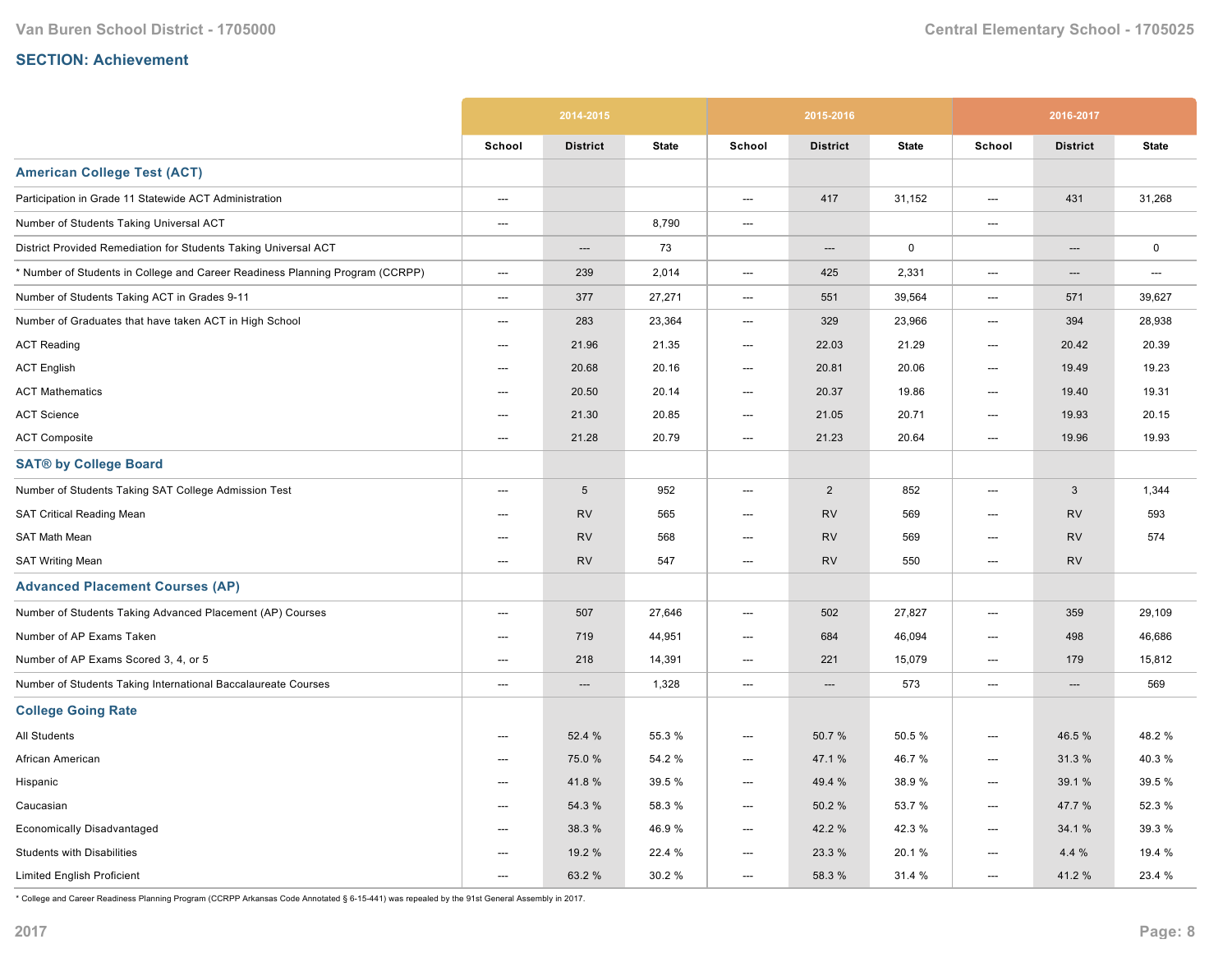|                                         |        | 2014-2015       |              |                          | 2015-2016       |              |                          | 2016-2017       |              |
|-----------------------------------------|--------|-----------------|--------------|--------------------------|-----------------|--------------|--------------------------|-----------------|--------------|
|                                         | School | <b>District</b> | <b>State</b> | School                   | <b>District</b> | <b>State</b> | School                   | <b>District</b> | <b>State</b> |
| <b>College Credit Accumulation Rate</b> |        |                 |              |                          |                 |              |                          |                 |              |
| All Students                            | ---    | 43.6 %          | 35.1 %       | $---$                    | 1.4%            | 1.2%         | $---$                    | 61.0%           | 54.1 %       |
| African American                        | ---    | 0.0%            | 19.8 %       | $---$                    | $0.0 \%$        | 0.3%         | $---$                    | 37.5 %          | 37.9%        |
| Hispanic                                | ---    | 46.4 %          | 29.5 %       | $\hspace{0.05cm} \ldots$ | $0.0 \%$        | 1.0%         | $---$                    | 55.8 %          | 48.4 %       |
| Caucasian                               | ---    | 45.3 %          | 39.8%        | $---$                    | 2.0%            | 1.4%         | $---$                    | 59.8 %          | 59.3 %       |
| <b>Economically Disadvantaged</b>       | ---    | 37.5 %          | 24.9%        | $\hspace{0.05cm} \ldots$ | 2.1%            | 1.0 %        | $---$                    | 56.7%           | 42.4 %       |
| <b>Students with Disabilities</b>       | ---    | 0.0%            | 11.7 %       | $\hspace{0.05cm} \ldots$ | $0.0 \%$        | $0.0 \%$     | ---                      | 50.0 %          | 24.8%        |
| <b>Limited English Proficient</b>       | ---    | 0.0%            | 21.1 %       | $---$                    | $0.0 \%$        | 0.4%         | $\hspace{0.05cm} \ldots$ | 50.0 %          | 39.4 %       |

\* The College Credit Accumulation Rate definition from the U.S. Department of Education gives high school graduates two years at an institution of higher education to complete at least one year's worth of college credit th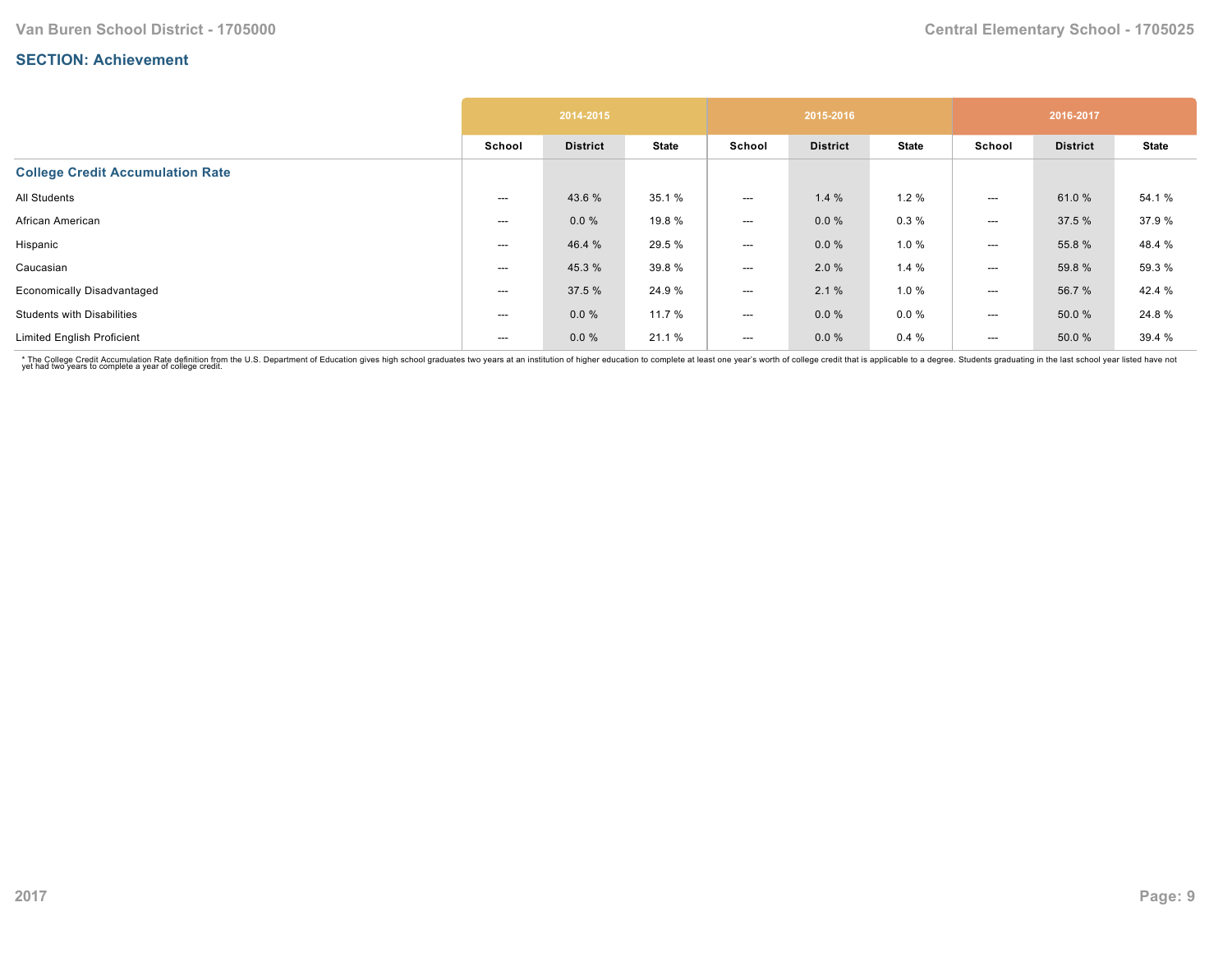## **SECTION: School Performance**

|                                                                                                                   |        | 2014-2015       |              |        | 2015-2016       |                |        | 2016-2017       |              |
|-------------------------------------------------------------------------------------------------------------------|--------|-----------------|--------------|--------|-----------------|----------------|--------|-----------------|--------------|
|                                                                                                                   | School | <b>District</b> | <b>State</b> | School | <b>District</b> | <b>State</b>   | School | <b>District</b> | <b>State</b> |
| <b>Arkansas ESEA Accountability</b>                                                                               |        |                 |              |        |                 |                |        |                 |              |
| Needs Improvement                                                                                                 | Y      | 9               | 834          | Y      | 9               | 827            | ---    | $\mathbf 0$     | 0            |
| <b>Needs Improvement Priority</b>                                                                                 | N      | $\mathbf 0$     | 46           | N      | $\mathbf 0$     | 42             | $---$  | $\Omega$        | O            |
| Needs Improvement Priority Met Year 1 Exit Criteria                                                               | N      | $\Omega$        | 3            | N      | $\mathbf{0}$    | $\overline{2}$ | $---$  | $\Omega$        | <sup>0</sup> |
| Needs Improvement Focus                                                                                           | N      | $\mathbf 0$     | 103          | N      | $\mathbf 0$     | 87             | $---$  | $\Omega$        | O            |
| Needs Improvement Focus Met Year 1 Exit Criteria                                                                  | N      | $\mathbf 0$     | 31           | N      | $\mathbf{0}$    | 11             | $---$  | $\mathbf 0$     |              |
| Achieving                                                                                                         | N      | $\mathbf 0$     | 73           | N      | $\mathbf 0$     | 91             | $---$  | $\mathbf 0$     | O            |
| Exemplary                                                                                                         | N      | $\mathbf 0$     | 0            | N      | $\mathbf 0$     | 0              | $---$  | $\mathbf 0$     | 0            |
| Since the Arkansas ESSA Plan was approved, school Improvement labels established under NCLB have been<br>removed. |        |                 |              |        |                 |                |        |                 |              |
| <b>School Rating</b>                                                                                              |        |                 |              |        |                 |                |        |                 |              |
| 2015 School Performance Rating                                                                                    | C      |                 |              | N/A    |                 |                | N/A    |                 |              |
| Overall Points for School Rating                                                                                  | 221    |                 |              | N/A    |                 |                | N/A    |                 |              |
| Count of Schools with Rating = A (270 - 300 Points)                                                               |        | $\mathbf 0$     | 10           |        |                 |                |        |                 |              |
| Count of Schools with Rating = B (240 - 269 Points)                                                               |        | $\mathbf{0}$    | 224          |        |                 |                |        |                 |              |
| Count of Schools with Rating = C (210 - 239 Points)                                                               |        | 6               | 564          |        |                 |                |        |                 |              |
| Count of Schools with Rating = D (180 - 209 Points)                                                               |        | 3               | 228          |        |                 |                |        |                 |              |
| Count of Schools with Rating = F (Less than 180 Points)                                                           |        | $\mathbf{0}$    | 19           |        |                 |                |        |                 |              |
| Act 20 of 2016 paused the school ratings under 6-15-2105                                                          |        |                 |              |        |                 |                |        |                 |              |
| 2017 School Performance Rating                                                                                    | N/A    |                 |              | N/A    |                 |                | C      |                 |              |
| Overall Points for School Rating                                                                                  | N/A    |                 |              | N/A    |                 |                | 73.27  |                 |              |
| Count of Schools with Rating = A                                                                                  |        |                 |              |        |                 |                |        | $\overline{2}$  | 163          |
| Count of Schools with Rating = B                                                                                  |        |                 |              |        |                 |                |        | $\overline{2}$  | 290          |
| Count of Schools with Rating = C                                                                                  |        |                 |              |        |                 |                |        | 5               | 384          |
| Count of Schools with Rating = D                                                                                  |        |                 |              |        |                 |                |        | -1              | 170          |
| Count of Schools with Rating = F                                                                                  |        |                 |              |        |                 |                |        | $\mathbf 0$     | 33           |

The School Performance website at the following link has more information on the school rating: http://www.arkansased.gov/divisions/public-school-accountability/school-performance/report-card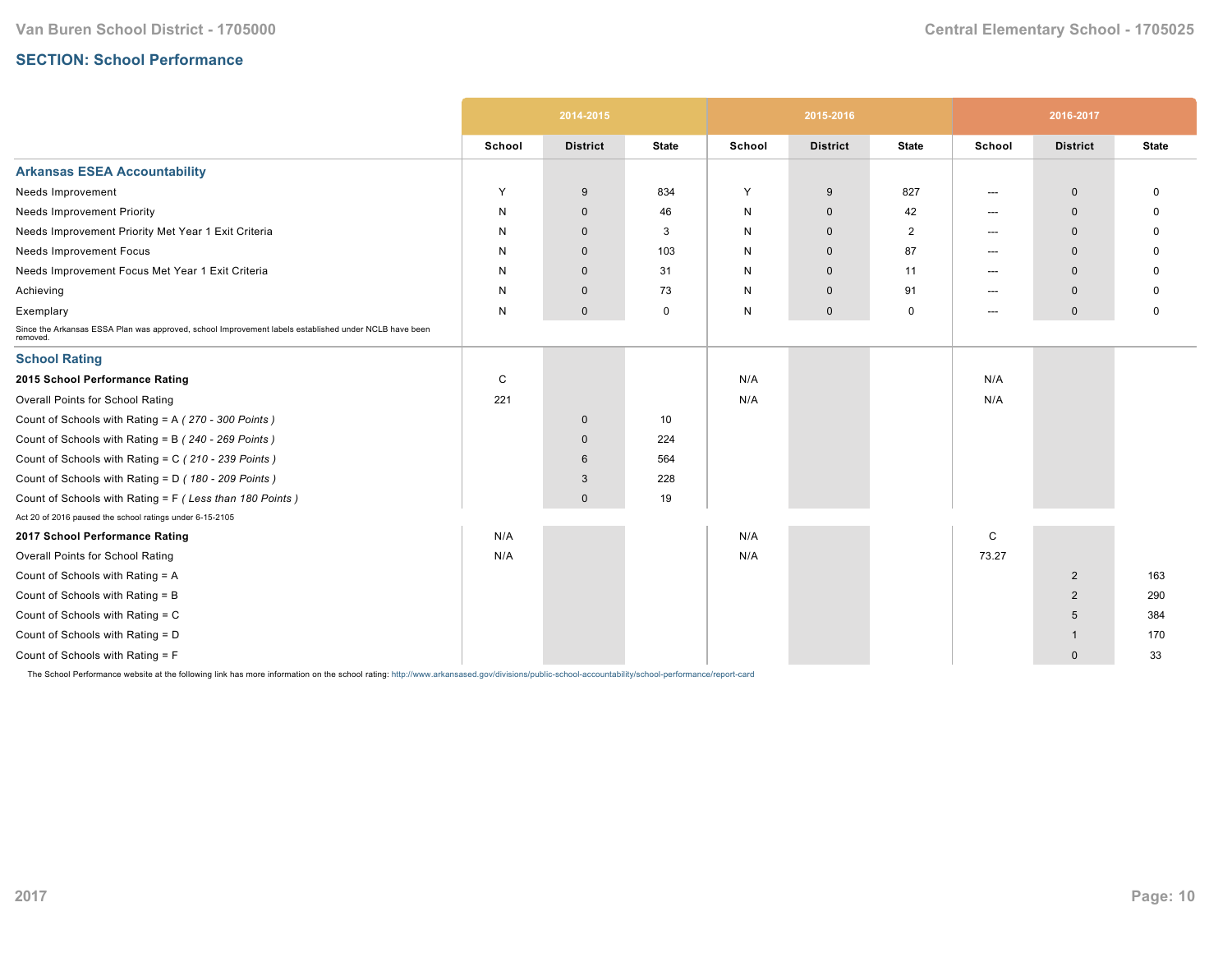# **SECTION: School Performance**

|                                                                        |        | 2014-2015       |              |              | 2015-2016       |              |                        | 2016-2017       |              |
|------------------------------------------------------------------------|--------|-----------------|--------------|--------------|-----------------|--------------|------------------------|-----------------|--------------|
|                                                                        | School | <b>District</b> | <b>State</b> | School       | <b>District</b> | <b>State</b> | School                 | <b>District</b> | <b>State</b> |
| <b>District Provides Textbooks or Digital Resources for all Pupils</b> |        |                 |              |              |                 |              |                        |                 |              |
| District Provides Textbooks or Digital Resources for all Pupils        |        | Y               | 100 %        |              | Y               | 100 %        |                        | Y               | 100 %        |
| <b>Annual Accreditation Status</b>                                     |        |                 |              |              |                 |              |                        |                 |              |
| <b>Annual Accreditation Status Accredited</b>                          | Y      | $\overline{7}$  | 784          | $\mathsf{N}$ | $\overline{4}$  | 800          | N                      | 8               | 796          |
| Accredited-Cited                                                       | N      | $\overline{1}$  | 261          | Y            | 5               | 245          | Y                      | $\overline{2}$  | 253          |
| Accredited-Probationary                                                | N      | $\overline{1}$  | 21           | N            | $\mathbf 0$     | 10           | N                      | $\mathbf{0}$    | 11           |
| Attendance Rate (*State Goal 91.13%)                                   |        |                 |              |              |                 |              |                        |                 |              |
| Attendance Rate Combined                                               | 93.4 % | 94.2 %          | 94.4 %       | 95.5 %       | 95.2 %          | 94.5 %       | 94.8%                  | 94.5 %          | 94.4 %       |
| Attendance Rate for Targeted Acheivement Gap Group                     | 93.3 % | 94.4 %          | 94.6%        | 95.8%        | 95.4 %          | 94.7%        | 95.4 %                 | 95.1%           | 94.7%        |
| Attendance Rate African American                                       | 93.3 % | 95.0%           | 94.5 %       | 97.4 %       | 95.4 %          | 94.3%        | 93.7%                  | 93.9%           | 94.4 %       |
| Attendance Rate Hispanic                                               | 94.5 % | 94.7%           | 95.0%        | 96.2%        | 95.9%           | 95.0%        | 96.2%                  | 95.2%           | 94.8%        |
| Attendance Rate Caucasian                                              | 94.0 % | 93.9 %          | 94.2%        | 95.0%        | 94.5 %          | 94.3 %       | 94.6%                  | 94.1 %          | 94.4 %       |
| Attendance Rate Economically Disadvantaged                             | 93.4 % | 94.6%           | 94.8%        | 96.0%        | 95.8%           | 94.9%        | 95.7%                  | 95.4 %          | 95.0%        |
| Attendance Rate Students with Disabilities                             | 92.4 % | 93.7%           | 94.1%        | 95.9%        | 94.6%           | 94.3%        | 94.9%                  | 94.4 %          | 94.2%        |
| Attendance Rate Limited English Proficient                             | 95.1%  | 95.5 %          | 95.4 %       | 96.1%        | 96.7 %          | 95.3%        | 95.9%                  | 95.8%           | 94.9%        |
| <b>Dropout Rate</b>                                                    |        |                 |              |              |                 |              |                        |                 |              |
| Dropout Rate                                                           | ---    | 2.05 %          | 2.25 %       | ---          | 2.19 %          | 2.32 %       | $\qquad \qquad \cdots$ | 1.99 %          | 2.32 %       |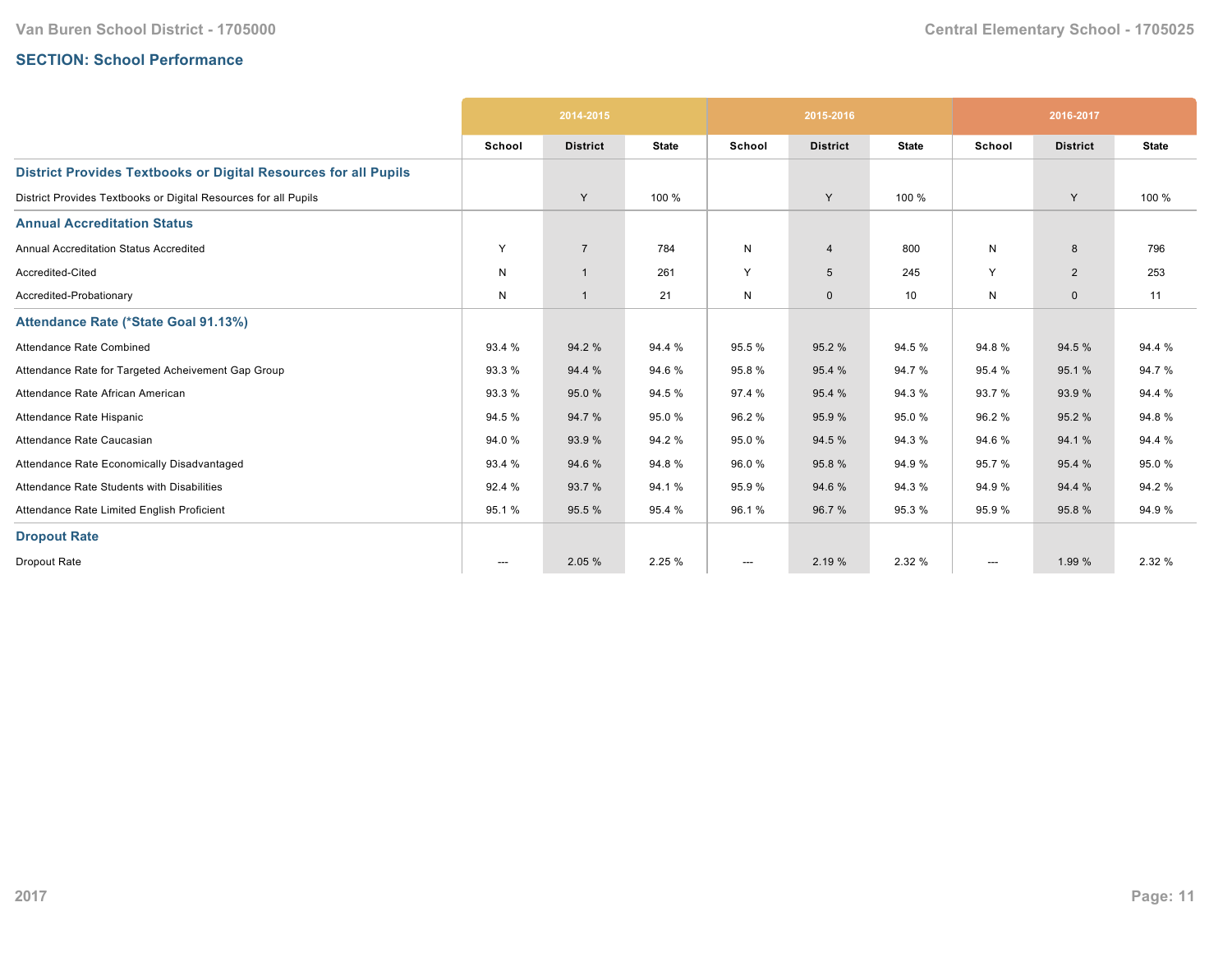## **SECTION: School Performance**

|                                                              | 2014-2015 |                 |                                   | 2015-2016 |                                   |                                     | 2016-2017              |                 |              |
|--------------------------------------------------------------|-----------|-----------------|-----------------------------------|-----------|-----------------------------------|-------------------------------------|------------------------|-----------------|--------------|
|                                                              | School    | <b>District</b> | <b>State</b>                      | School    | <b>District</b>                   | <b>State</b>                        | School                 | <b>District</b> | <b>State</b> |
| <b>Four-Year Graduation Rate</b>                             |           |                 |                                   |           |                                   |                                     |                        |                 |              |
| Four-Year Graduation Rate Combined                           | ---       | 84.2 %          | 84.9%                             | ---       | 87.6 %                            | 87.0%                               | $\qquad \qquad \cdots$ | 89.8%           | 88.0%        |
| Four-Year Graduation Rate for Targeted Acheivement Gap Group | $---$     | 81.4 %          | 81.9%                             | ---       | 84.9 %                            | 83.8%                               | ---                    | 87.5 %          | 84.8%        |
| Four-Year Graduation Rate African American                   | $---$     | <b>RV</b>       | 77.5 %                            | ---       | 77.3 %                            | 81.5%                               | $\qquad \qquad \cdots$ | 94.1%           | 83.4 %       |
| Four-Year Graduation Rate Hispanic                           | ---       | 89.3 %          | 84.5%                             | ---       | 93.3 %                            | 85.7%                               | ---                    | 88.6 %          | 85.7 %       |
| Four-Year Graduation Rate Caucasian                          | ---       | 81.3%           | 87.4 %                            | ---       | 86.7%                             | 89.2%                               | ---                    | 89.5 %          | 90.0%        |
| Four-Year Graduation Rate Economically Disadvantaged         | ---       | 81.0%           | 81.7%                             | ---       | 84.3%                             | 83.8%                               | ---                    | 87.2 %          | 84.9%        |
| Four-Year Graduation Rate Students with Disabilities         | ---       | 89.7 %          | 81.9%                             | ---       | 85.7%                             | 84.3%                               | ---                    | 89.6%           | 83.8%        |
| Four-Year Graduation Rate Limited English Proficient         | $---$     | 95.0 %          | 85.9%                             | ---       | 92.3 %                            | 85.7%                               | ---                    | 90.9 %          | 82.1%        |
| <b>Five-Year Graduation Rate</b>                             |           |                 |                                   |           |                                   |                                     |                        |                 |              |
| Five-Year Graduation Rate Combined                           | $---$     | ---             | $\hspace{0.05cm} \dashrightarrow$ | ---       | ---                               | ---                                 | ---                    | 88.6%           | 87.4 %       |
| Five-Year Graduation Rate for Targeted Acheivement Gap Group | $---$     | ---             | $\hspace{0.05cm} \dashrightarrow$ | ---       | $\hspace{0.05cm} \dashrightarrow$ | $\hspace{0.05cm} \dashrightarrow$   | ---                    | 85.4 %          | 84.4 %       |
| Five-Year Graduation Rate African American                   | ---       | ---             | $\hspace{0.05cm} \ldots$          | ---       | ---                               | $\hspace{0.05cm}---\hspace{0.05cm}$ | ---                    | 81.8%           | 82.1%        |
| Five-Year Graduation Rate Hispanic                           | ---       | ---             | $---$                             | ---       | $\hspace{0.05cm} \dashrightarrow$ | $---$                               | ---                    | 92.6%           | 86.4%        |
| Five-Year Graduation Rate Caucasian                          | $---$     | ---             | $\hspace{0.05cm} \ldots$          | ---       | ---                               | $\hspace{0.05cm}---\hspace{0.05cm}$ | ---                    | 88.3 %          | 89.4 %       |
| Five-Year Graduation Rate Economically Disadvantaged         | $---$     | ---             | $\hspace{0.05cm} \dashrightarrow$ | ---       | ---                               | ---                                 | ---                    | 85.0%           | 84.3%        |
| Five-Year Graduation Rate Students with Disabilities         | $---$     | ---             | $---$                             | $---$     | ---                               | $---$                               | ---                    | 83.7%           | 84.8%        |
| Five-Year Graduation Rate Limited English Proficient         | ---       | ---             | $\hspace{0.05cm} \ldots$          | ---       | ---                               | $\hspace{0.05cm}---\hspace{0.05cm}$ | ---                    | 90.3%           | 83.9%        |
| * Grade Inflation Rate (ACT)                                 | ---       | 27.30 %         | 32.80 %                           | ---       | 33.50 %                           | 36.40%                              | ---                    | ---             | ---          |
| <b>College Remediation Rate</b>                              | ---       | 51.4 %          | 54.2 %                            | ---       | 53.8%                             | 56.9%                               | ---                    | 60.7%           | 61.8%        |
| <b>Enrollment</b>                                            |           |                 |                                   |           |                                   |                                     |                        |                 |              |
| October 1 Enrollment                                         | 430       | 5,828           | 476,083                           | 445       | 5,818                             | 476,049                             | 507                    | 5,817           | 477,268      |

 $*$  Grade Inflation (Arkansas Code Annotated § 6-15-421) was repealed by the 91st General Assembly in 2017.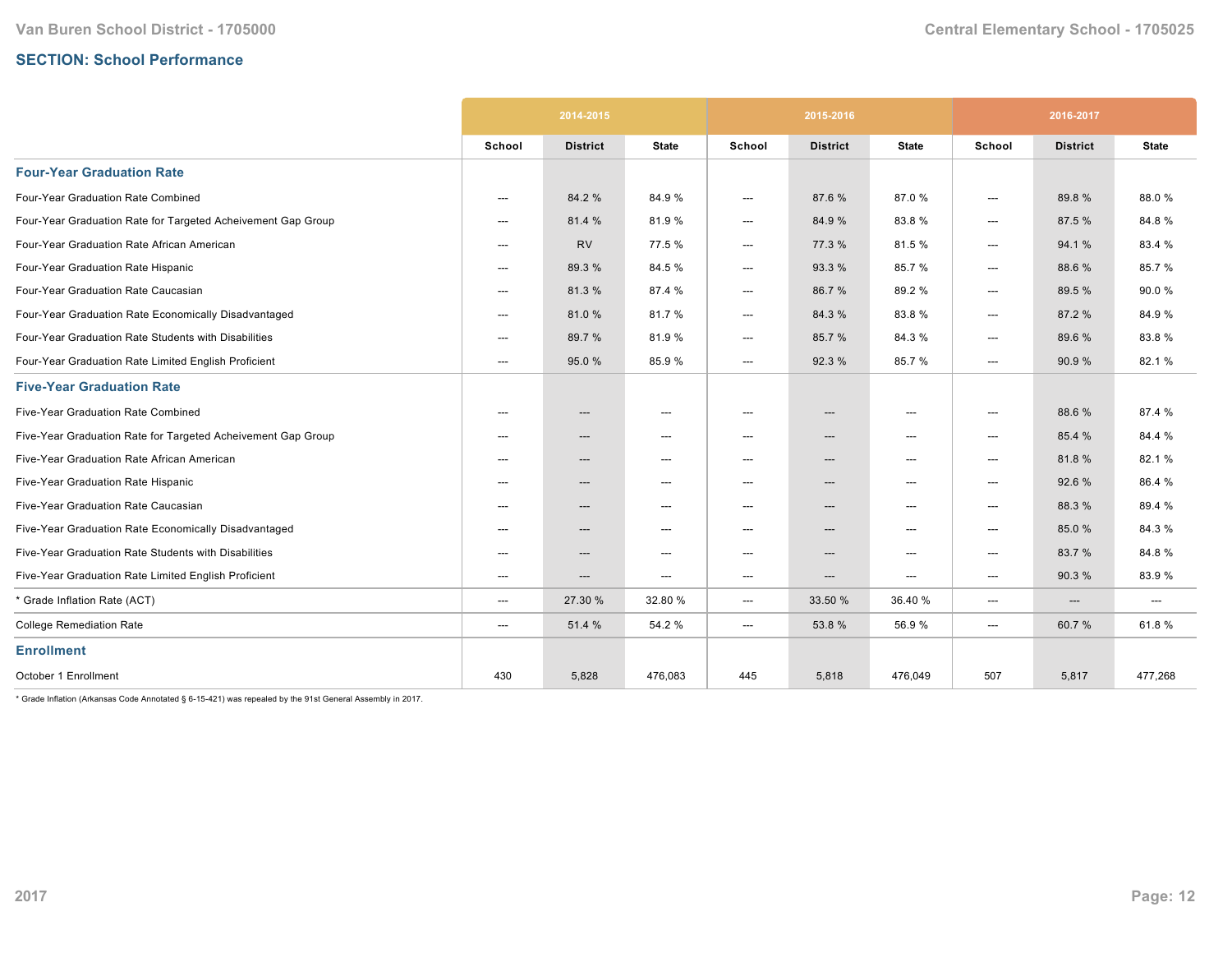## **SECTION: School Environment**

|                                                      | 2014-2015    |                 |              | 2015-2016 |                                   |              | 2016-2017    |                 |              |
|------------------------------------------------------|--------------|-----------------|--------------|-----------|-----------------------------------|--------------|--------------|-----------------|--------------|
|                                                      | School       | <b>District</b> | <b>State</b> | School    | <b>District</b>                   | <b>State</b> | School       | <b>District</b> | <b>State</b> |
| Discipline Policies Distributed to Parents           | $\checkmark$ | 100 %           | 100 %        | Y         | 100 %                             | 100 %        | Y            | 100 %           | 100 %        |
| Discipline Training Provided to Staff                | $\checkmark$ | 100 %           | 100 %        | Y         | 100 %                             | 100 %        |              | 100 %           | 100 %        |
| Parental Involvement Plan Adopted                    | $\checkmark$ | 100 %           | 100 %        | Y         | 100 %                             | 100 %        | $\checkmark$ | 100 %           | 100 %        |
| District Alternative Learning Environment Compliance |              | <b>V</b>        | 93.31 %      |           | Y                                 | 99.61 %      |              | Y               | 100.00 %     |
| Expulsions                                           | ---          | ---             | 480          | ---       | $\hspace{0.05cm} \dashrightarrow$ | 454          | ---          |                 | 570          |
| Weapons Incidents                                    | ---          | 4               | 799          |           | 9                                 | 823          | ---          | 13              | 878          |
| <b>Staff Assaults</b>                                | $---$        | 3               | 664          | $---$     | 3                                 | 657          | ---          | 3               | 690          |
| <b>Student Assaults</b>                              | ---          | 12              | 2,562        | $--$      | 10                                | 2,511        | $--$         | 5               | 2,700        |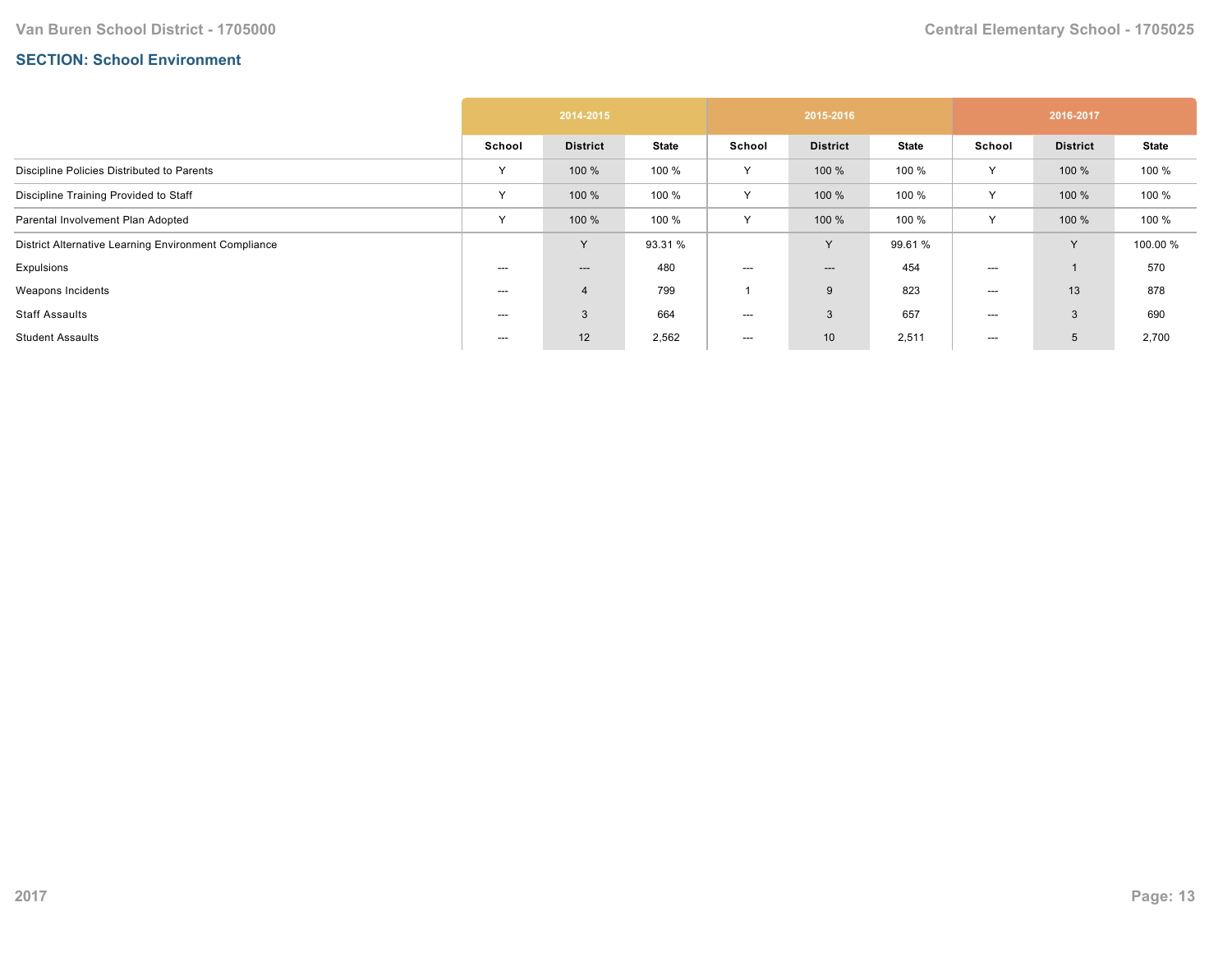# **SECTION: Retention**

|                                         | 2014-2015      |                 |              |                | 2015-2016       |              | 2016-2017 |                 |              |
|-----------------------------------------|----------------|-----------------|--------------|----------------|-----------------|--------------|-----------|-----------------|--------------|
|                                         | School         | <b>District</b> | <b>State</b> | School         | <b>District</b> | <b>State</b> | School    | <b>District</b> | <b>State</b> |
| Number of Students Retained at Grade 1  | $\overline{2}$ | 5               | 1,313        | 4              | 9               | 1,130        | 0         | 5               | 1,106        |
| Percent of Students Retained at Grade 1 | 3.00 %         | 1.00 %          | 3.00 %       | 5.00 %         | 2.00 %          | 3.00 %       | 0.00%     | 1.00 %          | 3.00 %       |
| Number of Students Retained at Grade 2  | $\overline{2}$ | $\overline{4}$  | 511          | 5              | 6               | 486          | 0         | $\overline{2}$  | 398          |
| Percent of Students Retained at Grade 2 | 3.00 %         | 1.00 %          | 1.00 %       | 7.00 %         | 1.00 %          | 1.00 %       | 0.00%     | 0.00%           | 1.00 %       |
| Number of Students Retained at Grade 3  |                | $\overline{4}$  | 207          | $\overline{7}$ | 8               | 196          | 0         |                 | 169          |
| Percent of Students Retained at Grade 3 | 2.00 %         | 1.00 %          | 1.00 %       | 10.00 %        | 2.00 %          | 1.00 %       | 0.00%     | 0.00%           | 0.00%        |
| Number of Students Retained at Grade 4  | -1             | $\overline{2}$  | 131          | $\overline{7}$ | $\overline{7}$  | 114          | 0         | $\mathbf{0}$    | 77           |
| Percent of Students Retained at Grade 4 | 1.00 %         | 0.00%           | 0.00%        | 11.00 %        | 2.00 %          | 0.00%        | 0.00%     | 0.00%           | 0.00%        |
| Number of Students Retained at Grade 5  | $\overline{1}$ |                 | 108          | 0              | $\mathbf{0}$    | 112          | 0         | $\mathbf{0}$    | 62           |
| Percent of Students Retained at Grade 5 | 2.00 %         | 0.00%           | 0.00%        | 0.00%          | 0.00%           | 0.00%        | 0.00%     | 0.00%           | 0.00%        |
| Number of Students Retained at Grade 6  | $\mathbf 0$    | $\mathbf 0$     | 142          | 0              | $\mathbf{0}$    | 113          | 0         | $\mathbf{0}$    | 116          |
| Percent of Students Retained at Grade 6 | 0.00%          | 0.00%           | 0.00%        | 0.00%          | 0.00%           | 0.00%        | 0.00%     | 0.00%           | 0.00%        |
| Number of Students Retained at Grade 7  | $\mathbf 0$    |                 | 316          | $\mathbf 0$    | $\overline{2}$  | 255          | 0         | $\mathbf 0$     | 253          |
| Percent of Students Retained at Grade 7 | 0.00%          | 0.00%           | 1.00 %       | 0.00%          | 0.00%           | 1.00 %       | 0.00%     | 0.00%           | 1.00 %       |
| Number of Students Retained at Grade 8  | 0              | $\mathbf{0}$    | 395          | 0              | $\mathbf{0}$    | 242          | 0         | $\mathbf{0}$    | 230          |
| Percent of Students Retained at Grade 8 | 0.00%          | 0.00%           | 1.00 %       | 0.00%          | 0.00%           | 1.00 %       | 0.00%     | 0.00%           | 1.00 %       |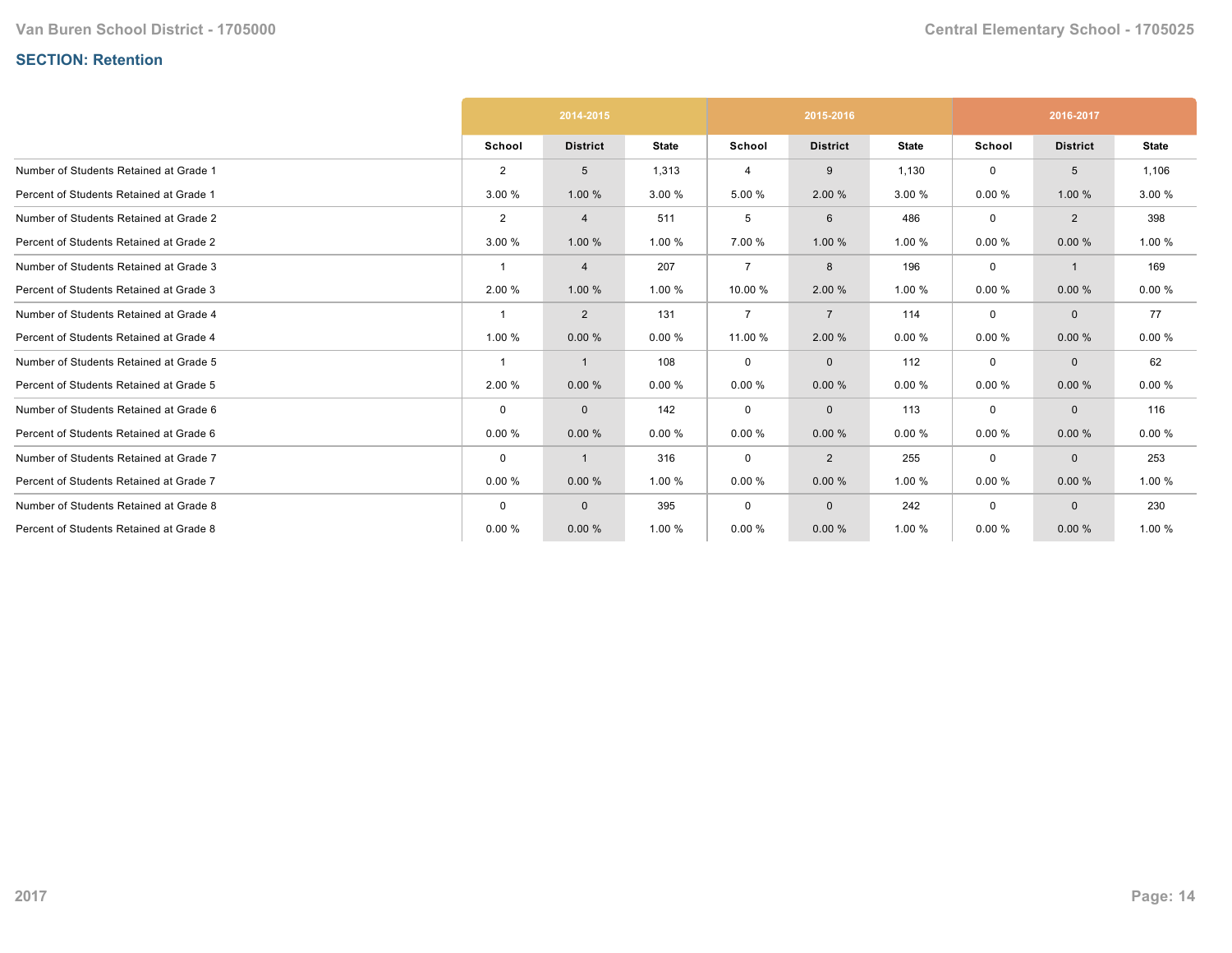# **SECTION: Teacher Quality**

|                                                     | 2014-2015 |                 | 2015-2016    |          |                 | 2016-2017    |                          |                          |              |
|-----------------------------------------------------|-----------|-----------------|--------------|----------|-----------------|--------------|--------------------------|--------------------------|--------------|
|                                                     | School    | <b>District</b> | <b>State</b> | School   | <b>District</b> | <b>State</b> | School                   | <b>District</b>          | <b>State</b> |
| % Teachers Completely Certified (Licensed)          | 97.8%     | 99.2 %          | 98.8%        | 100.0%   | 100.0%          | 99.5 %       | 100.0%                   | 100.0%                   | 99.7 %       |
| % Teachers with Emergency / Provisional Credentials | $0.0 \%$  | 0.0%            | 0.4%         | $0.0 \%$ | $0.0 \%$        | 0.2%         | $0.0 \%$                 | 0.0%                     | 0.1%         |
| % Teachers with Bachelor's Degree                   | 82.0%     | 78.0%           | 56.0%        | 86.0%    | 80.0%           | 55.0%        | 85.0%                    | 77.0 %                   | 54.0%        |
| % Teachers with Master's Degree                     | 18.0%     | 22.0 %          | 41.0%        | 14.0 %   | 19.0 %          | 41.0%        | 13.0 %                   | 22.0 %                   | 42.0%        |
| % Teachers with Advanced Degree                     | $0.0 \%$  | $0.0 \%$        | 1.0 %        | $0.0 \%$ | 1.0%            | 1.0 %        | $0.0 \%$                 | 1.0%                     | 1.0%         |
| <b>HQ Teachers in High Poverty Schools</b>          |           |                 |              |          |                 |              |                          |                          |              |
| % Core Academic Classes not Taught by HQ Teachers   | $0.0 \%$  | 0.0%            | 1.4%         | $0.0 \%$ | $0.0 \%$        | 2.0%         | $\hspace{0.05cm} \ldots$ | $\hspace{0.05cm} \ldots$ | $---$        |
| <b>HQ Teachers in Low Poverty Schools</b>           |           |                 |              |          |                 |              |                          |                          |              |
| % Core Academic Classes not Taught by HQ Teachers   | $0.0 \%$  | 0.0%            | 0.7%         | $0.0 \%$ | $0.0 \%$        | 0.7%         | ---                      | $\hspace{0.05cm} \ldots$ | ---          |
| <b>HQ Teachers Aggregate of All Economic Levels</b> |           |                 |              |          |                 |              |                          |                          |              |
| % Core Academic Classes not Taught by HQ Teachers   | $0.0 \%$  | $0.0 \%$        | 0.9%         | $0.0 \%$ | $0.0 \%$        | 1.2%         | ---                      | $\hspace{0.05cm} \ldots$ | ---          |
| <b>School Board Members</b>                         |           |                 |              |          |                 |              |                          | <b>Hours of Training</b> |              |
| Kevin Bell                                          |           |                 |              |          |                 |              |                          | 14.00                    |              |
| Christy Mayo                                        |           |                 |              |          |                 |              |                          | 17.00                    |              |
| <b>Candice Settle-Beshears</b>                      |           |                 |              |          |                 |              |                          | 6.00                     |              |
| Carman Young                                        |           |                 |              |          |                 |              |                          | 16.00                    |              |
| Theresa Bell                                        |           |                 |              |          |                 |              |                          | 3.00                     |              |
| J.R. Mcphate                                        |           |                 |              |          |                 |              |                          | 3.00                     |              |
| Lance Lanier                                        |           |                 |              |          |                 |              |                          | 17.00                    |              |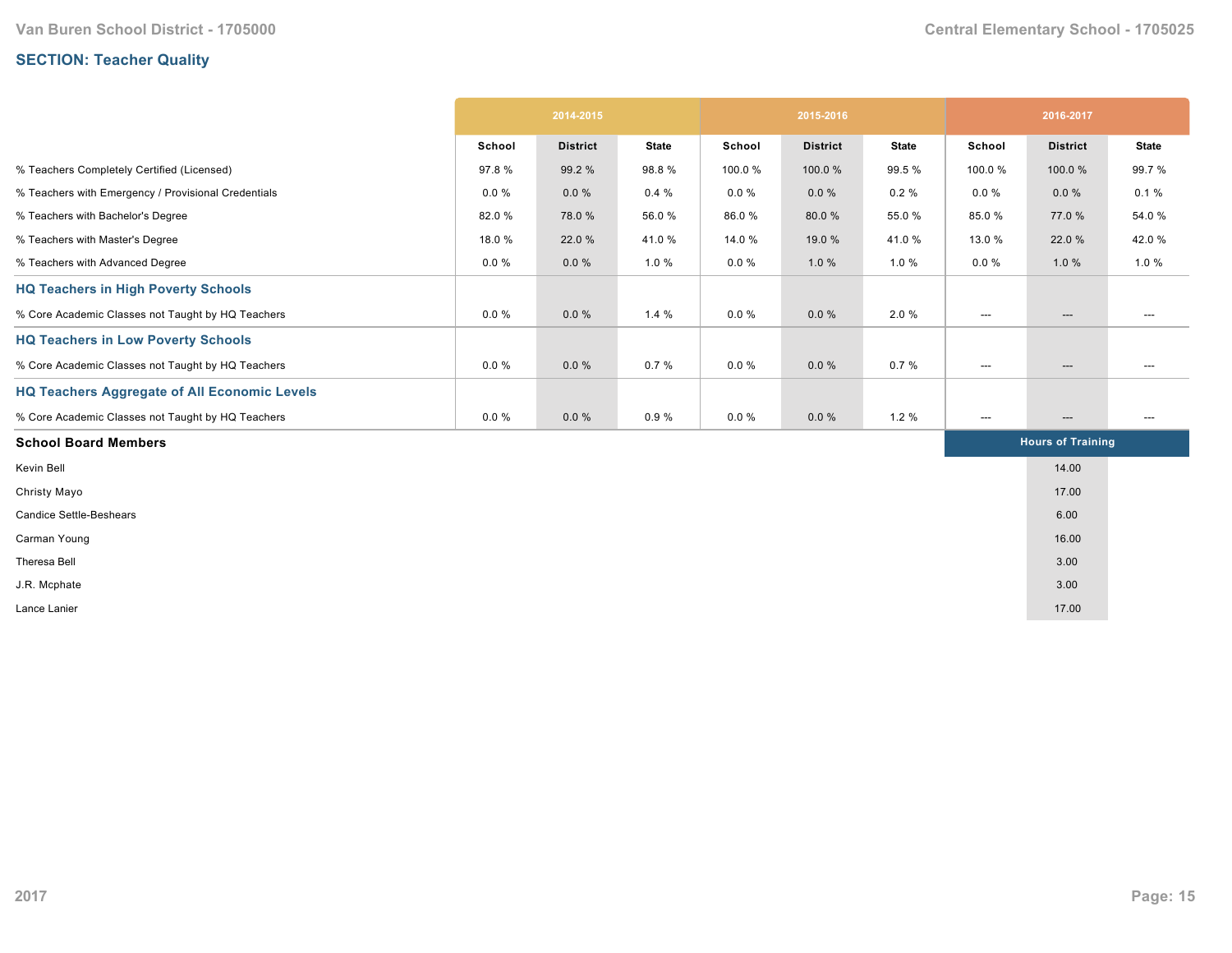#### **SECTION: School Choice**

|        | 2014-2015<br>2015-2016<br>2016-2017 |              |        |                 |              |        |                 |              |
|--------|-------------------------------------|--------------|--------|-----------------|--------------|--------|-----------------|--------------|
| School | <b>District</b>                     | <b>State</b> | School | <b>District</b> | <b>State</b> | School | <b>District</b> | <b>State</b> |
| 2.09%  | 2.54%                               | 2.59 %       | 3.15%  | 2.54%           | 2.76 %       | 3.16%  | 2.58%           | 2.88 %       |

Percent of Students School Choice